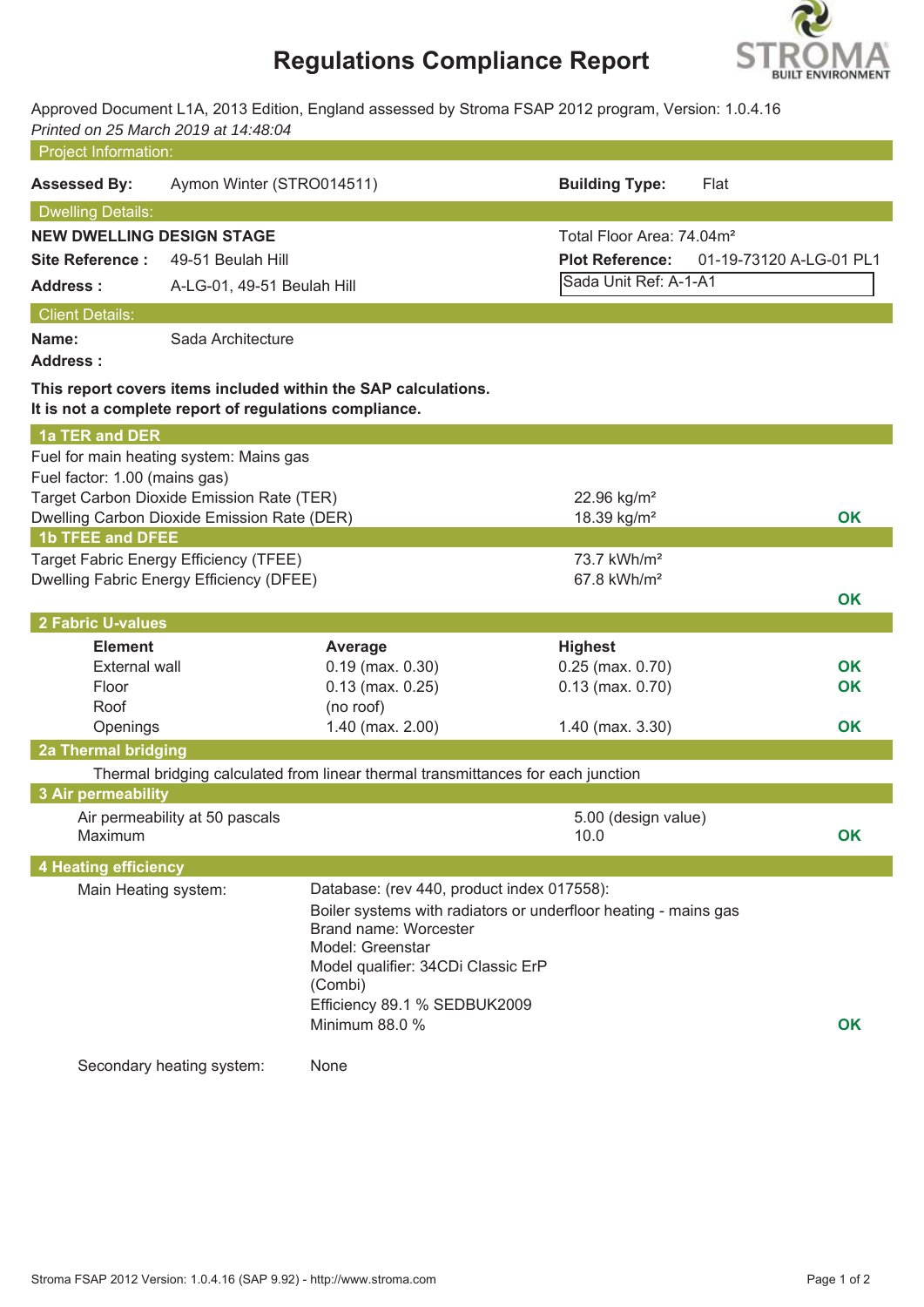## **Regulations Compliance Report**



| <b>5 Cylinder insulation</b>                        |                                      |                                       |           |
|-----------------------------------------------------|--------------------------------------|---------------------------------------|-----------|
| Hot water Storage:                                  | No cylinder                          |                                       |           |
| <b>6 Controls</b>                                   |                                      |                                       |           |
|                                                     |                                      |                                       |           |
| Space heating controls                              | Programmer, room thermostat and TRVs |                                       | OK        |
| Hot water controls:                                 | No cylinder                          |                                       |           |
|                                                     | No cylinder                          |                                       |           |
| Boiler interlock:                                   | Yes                                  |                                       | <b>OK</b> |
| <b>7 Low energy lights</b>                          |                                      |                                       |           |
| Percentage of fixed lights with low-energy fittings |                                      | 100.0%                                |           |
| Minimum                                             |                                      | 75.0%                                 | <b>OK</b> |
| <b>8 Mechanical ventilation</b>                     |                                      |                                       |           |
| Continuous extract system                           |                                      |                                       |           |
| Specific fan power:                                 |                                      | 0.15                                  |           |
| Maximum                                             |                                      | 0.7                                   | OK        |
| 9 Summertime temperature                            |                                      |                                       |           |
| Overheating risk (Thames valley):                   |                                      | Medium                                | OK        |
| Based on:                                           |                                      |                                       |           |
| Overshading:                                        |                                      | Average or unknown                    |           |
| Windows facing: North West                          |                                      | 4.09 <sup>m²</sup>                    |           |
| Windows facing: South West                          |                                      | 14.51 <sup>2</sup>                    |           |
| Ventilation rate:                                   |                                      | 2.00                                  |           |
| Blinds/curtains:                                    |                                      | Dark-coloured curtain or roller blind |           |
|                                                     |                                      | Closed 100% of daylight hours         |           |
|                                                     |                                      |                                       |           |

**10 Key features**

External Walls U-value 0.13 W/m<sup>2</sup>K Photovoltaic array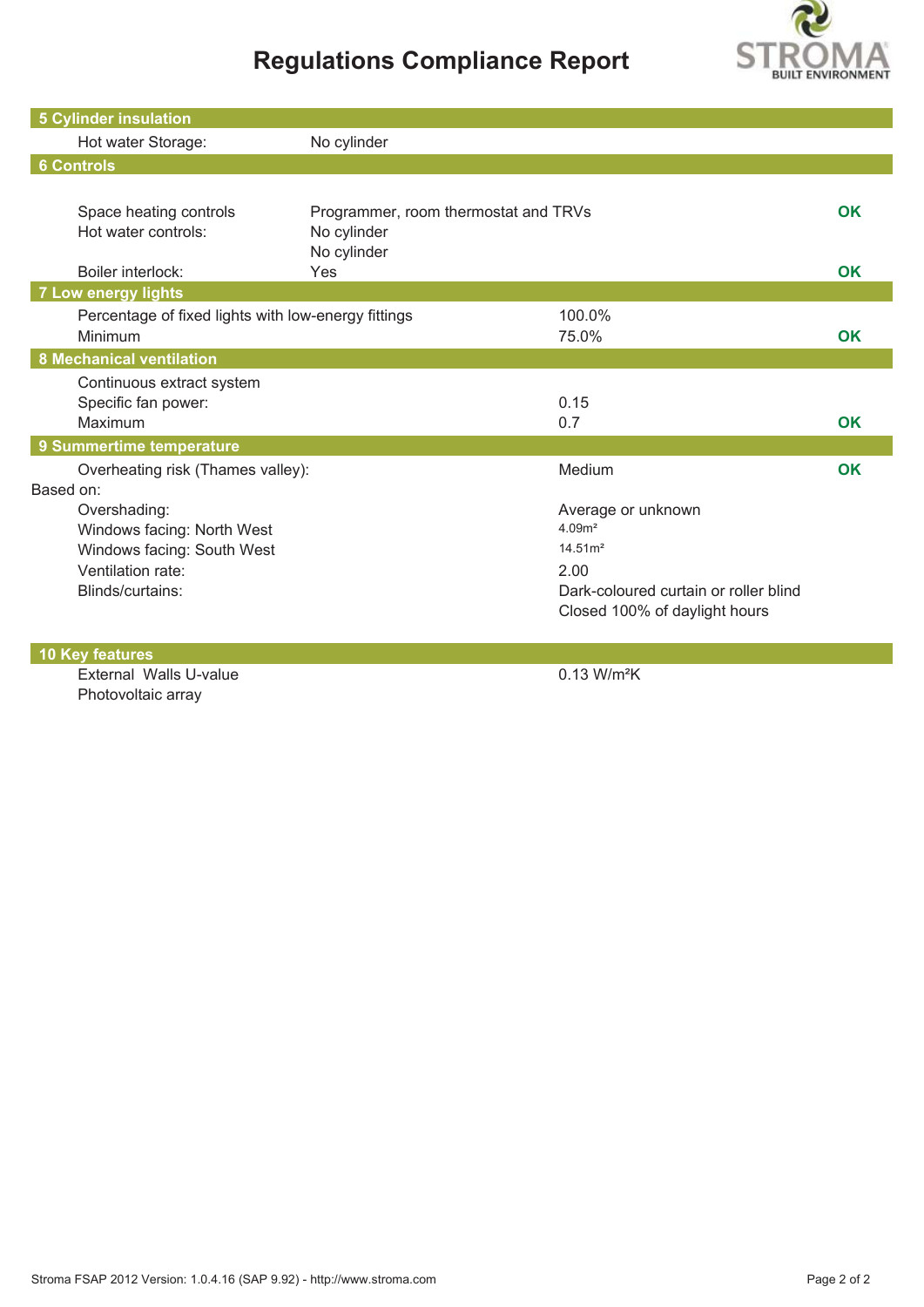



 $\overline{1}$ 

## **Assessor and House Details**

**Property Address:** A-LG-01

**Assessor Name:** Aymon Winter **Assessor Number:** STRO014511 49-51 Beulah Hill

#### **Buiding regulation assessment**

|                                                  | kg/m²/year |
|--------------------------------------------------|------------|
| <b>TER</b>                                       | 22.96      |
| <b>DER</b>                                       | 18.39      |
| <b>ENE 1 Assessment - Dwelling Emission Rate</b> |            |

#### Total Energy Type CO<sub>2</sub> Emissions for Codes Levels 1 - 5

|                                                                      | %    | kg/m <sup>2</sup> /year |       |
|----------------------------------------------------------------------|------|-------------------------|-------|
| DER from SAP 2012 DER Worksheet                                      |      | 18.39                   | (ZC1) |
| <b>TER</b>                                                           |      | 22.96                   |       |
| Residual CO2 emissions offset from biofuel CHP                       |      |                         | (ZC5) |
| CO2 emissions offset from additional allowable electricty generation |      |                         | (ZC7) |
| Total CO2 emissions offset from SAP Section 16 allowances            |      |                         |       |
| DER accounting for SAP Section 16 allowances                         |      | 18.39                   |       |
| % improvement DER/TER                                                | 19.9 |                         |       |

#### **Total Energy Type CO2 Emissions for Codes Levels 6**

|                                               | kg/m <sup>2</sup> /year |       |
|-----------------------------------------------|-------------------------|-------|
| DER accounting for SAP Section 16 allowances  | 18.39                   | (ZC1) |
| CO2 emissions from appliances, equation (L14) | 16.81                   | 7ZC2) |
| CO2 emissions from cooking, equation (L16)    | 2.59                    | (ZC3) |
| Net CO2 emissions                             | 37.5                    | ZC8)  |

### **Result:**

#### **Credits awarded for ENE 1 = 3**

**Code Level = 4**

#### **ENE 2 - Fabric energy Efficiency**

### **Fabric energy Efficiency: 67.77**

#### **Credits awarded for ENE 2 = 0**

**ENE 7 - Low or Zero Carbon (LZC) Technologies**

#### **Reduction in CO2 Emissions**

|                                    | $\%$ | kg/m <sup>2</sup> /year |  |
|------------------------------------|------|-------------------------|--|
| <b>Standard Case CO2 emissions</b> |      | 43.86                   |  |
| <b>Standard DER</b>                |      | 25.03                   |  |
| <b>Actual Case CO2 emissions</b>   |      | 38.64                   |  |
| <b>Actual DER</b>                  |      | 19.81                   |  |
| Reduction in CO2 emissions         | 11.9 |                         |  |

#### **Credits awarded for ENE 7 = 1**

Technologies eligible to contribute to achieving the requirements of this issue must produce energy from renewable sources and meet all other ancillary requirements as defined by Directive 2009/28/EC of the European Parliament and of the Council of 23 April 2009 on the promotion of the use of energy from renewable sources and amending and subsequently repealing Directives 2001/77/EC and 2003/30/EC.

The following requirements must also be met:

• Where not provided by accredited external renewables there must be a direct supply of energy produced to the dwelling under assessment.

• Where covered by the Microgeneration Certification Scheme (MCS), technologies under 50kWe or 300kWth must be certified.

• Combined Heat and Power (CHP) schemes above 50kWe must be certified under the CHPQA standard.

• All technologies must be accounted for by SAP.

CHP schemes fuelled by mains gas are eligible to contribute to performance against this issue. Where these schemes are above 50kWe they must be certified under the CHPQA.

It is the responsibly of the Accredited OCDEA and Code Assessor to ensure all technologies use in the calculation are appropriate before awarding credits.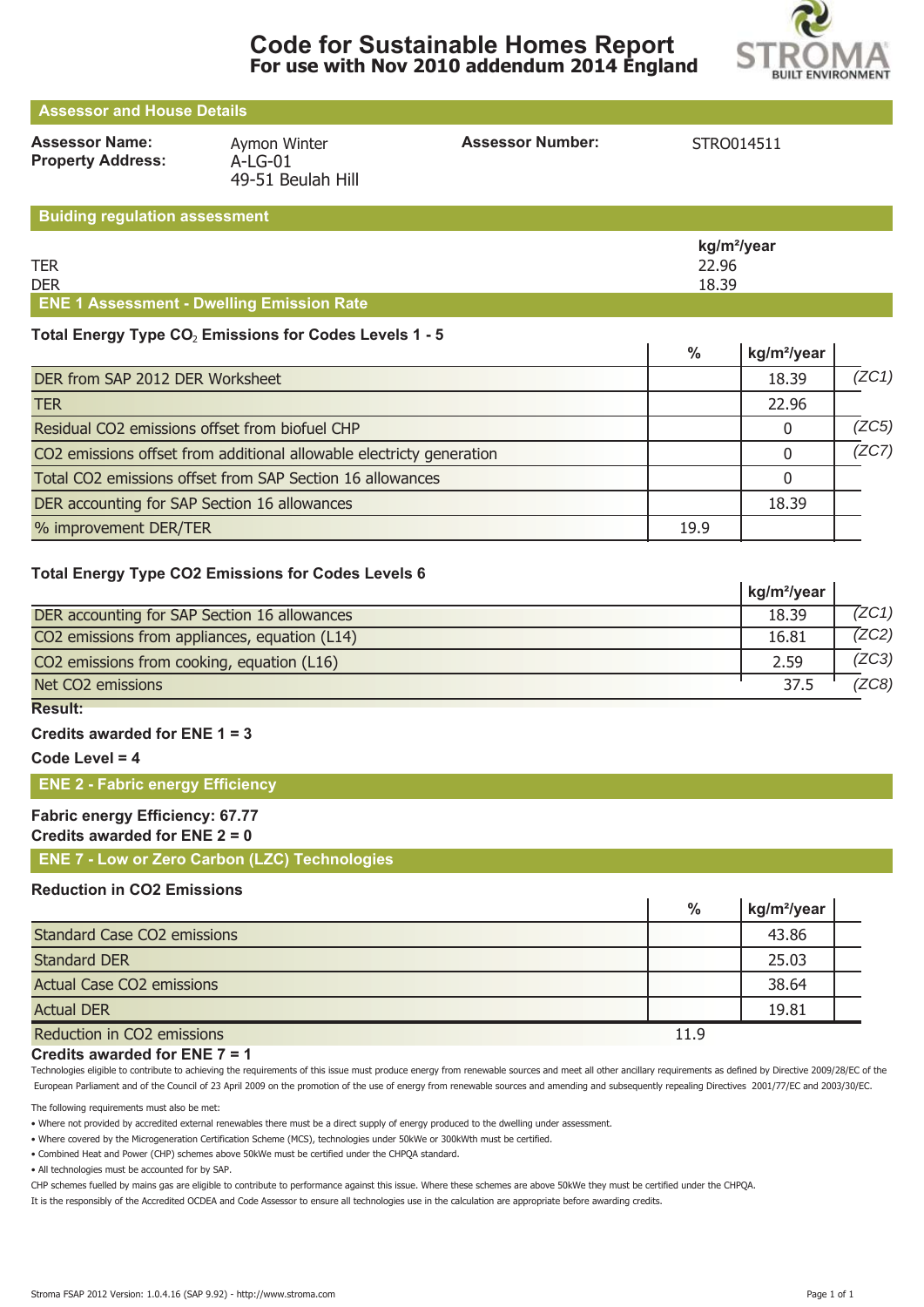## **Predicted Energy Assessment**



| $A-LG-01$             | Dwelling type:      | <b>Ground floor Flat</b>             |
|-----------------------|---------------------|--------------------------------------|
| 49-51 Beulah Hill     | Date of assessment: | 12 March 2019                        |
| Sada Unit Ref: A-1-A1 | Produced by:        | Aymon Winter                         |
|                       | Total floor area:   | $7\lambda$ $0\lambda$ m <sup>2</sup> |

Produced by: Aymon Winter<br>Total floor area: 74.04 m<sup>2</sup> Total floor area:

This is a Predicted Energy Assessment for a property which is not yet complete. It includes a predicted energy rating which might not represent the final energy rating of the property on completion. Once the property is completed, an Energy Performance Certificate is required providing information about the energy performance of the completed property.

Energy performance has been assessed using the SAP 2012 methodology and is rated in terms of the energy use per square metre of floor area, energy efficiency based on fuel costs and environmental impact based on carbon dioxide (CO2) emissions.

#### **Energy Efficiency Rating Environmental Impact (CO<sub>2</sub>) Rating** Very energy efficient - lower running costs Very environmentally friendly - lower CO2 emissions (92 plus)  $\Delta$ (92 plus)  $\sqrt{\Delta}$  $\mathbf{B}$  $\mathbb{B}$ 86  $(81 - 91)$  $(81-91)$ 80  $\mathbb{C}$  $\mathbb{C}$  $(69-80)$  $(69-80)$ D) D  $(55-68)$  $(55-68)$ 巨 巨  $(39-54)$  $(39-54)$ F 肎  $(21 - 38)$  $(21 - 38)$ G G  $(1-20)$  $(1-20)$ Not energy efficient - higher running costs Not environmentally friendly - higher CO2 emissions **EU Directive EU Directive England & Wales England & Wales** 2002/91/EC 2002/91/EC

The energy efficiency rating is a measure of the The environmental impact rating is a measure of a overall efficiency of a home. The higher the rating home's impact on the environment in terms of the more energy efficient the home is and the lower carbonn dioxide (CO2) emissions. The higher the the fuel bills are likely to be. The rating the less impact it has on the environment.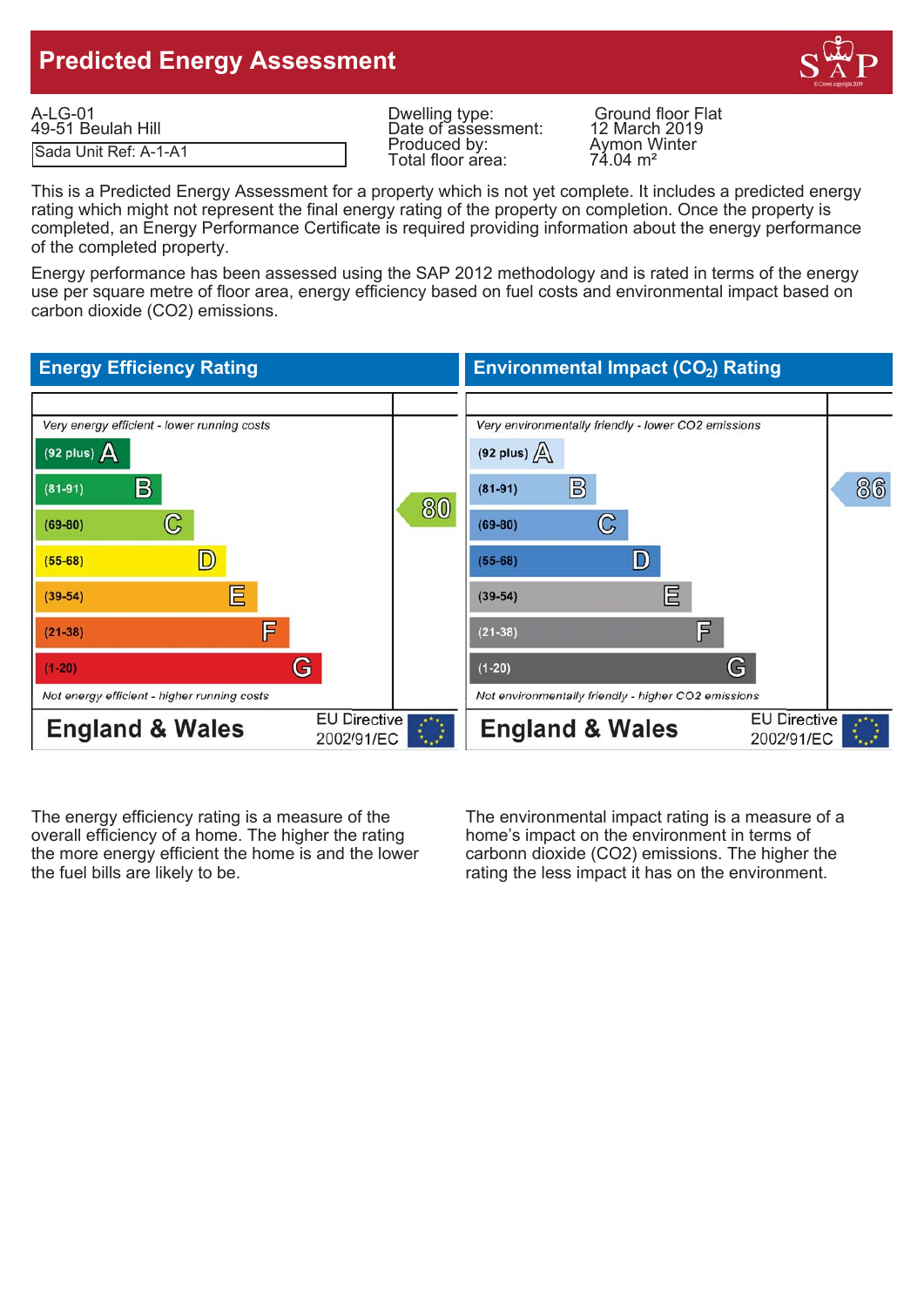## **SAP Input**



#### Property Details: 01-19-73120 A-LG-01 PL1

| A-LG-01, 49-51 Beulah Hill<br>England       |  |  |
|---------------------------------------------|--|--|
| Thames valley                               |  |  |
|                                             |  |  |
| 12 March 2019                               |  |  |
| 25 March 2019                               |  |  |
| New dwelling design stage                   |  |  |
| New dwelling                                |  |  |
| Unknown                                     |  |  |
| No related party                            |  |  |
| Calculated 139.74                           |  |  |
| Water use <= 125 litres/person/day:<br>True |  |  |
| 440                                         |  |  |
|                                             |  |  |

## Property description:

| Dwelling type:<br>Detachment:            | Flat                                               |                       |
|------------------------------------------|----------------------------------------------------|-----------------------|
| Year Completed:                          | 2013                                               |                       |
| <b>Floor Location:</b>                   | <b>Floor area:</b>                                 |                       |
|                                          |                                                    | <b>Storey height:</b> |
| Floor 0                                  | 74.04 m <sup>2</sup>                               | 2.87 m                |
| Living area:<br>Front of dwelling faces: | 31.84 m <sup>2</sup> (fraction 0.43)<br>South East |                       |

#### Opening types:

| $\sim$ p with $\sim$ p $\sim$ p $\sim$ |                   |                        |                                   |               |        |                  |
|----------------------------------------|-------------------|------------------------|-----------------------------------|---------------|--------|------------------|
| Name:                                  | Source:           | <b>Type:</b>           | <b>Glazing:</b>                   |               | Argon: | Frame:           |
| Front Door                             | Manufacturer      | Solid                  |                                   |               |        | PVC-U            |
| Rear Elev                              | Manufacturer      | <b>Windows</b>         | $low-E$ , $En = 0.05$ , soft coat |               | Yes    | Metal            |
| Side Elev                              | Manufacturer      | <b>Windows</b>         | $low-E$ , $En = 0.05$ , soft coat |               | Yes    | Metal            |
| Name:                                  | Gap:              | Frame Factor: g-value: |                                   | U-value:      | Area:  | No. of Openings: |
| <b>Front Door</b>                      | <sub>mm</sub>     | 0.7                    |                                   | $1.4^{\circ}$ | 2.12   |                  |
| Rear Elev                              | 16mm or more      | 0.8                    | 0.4                               | $1.4\,$       | 4.09   |                  |
| Side Elev                              | 16mm or more      | 0.8                    | 0.4                               | 1.4           | 14.51  | T                |
| Name:                                  | <b>Type-Name:</b> | Location:              | Orient:                           |               | Width: | Height:          |
| <b>Front Door</b>                      |                   | Wall to Corridor (W2)  | South East                        |               | 0      | 0                |
| Rear Elev                              |                   | External Wall (EW1, 2) | North West                        |               | 0      | 0                |
| Side Elev                              |                   | External Wall (EW1, 2) | South West                        |               | 0      | 0                |

Opaque Elements:

Overshading: **Average or unknown** 

| <b>Type:</b>                              | Gross area: | <b>Openings:</b> | Net area: | U-value: | <b>Ru</b> value: | Curtain wall: | Kappa: |
|-------------------------------------------|-------------|------------------|-----------|----------|------------------|---------------|--------|
| <b>External Elements</b>                  |             |                  |           |          |                  |               |        |
| External Wall (EW1, 2)                    | 60.36       | 18.6             | 41.76     | 0.13     | 0                | False         | 14     |
| Wall to Corridor (W2)                     | 30.8        | 2.12             | 28.68     | 0.26     | 0.43             | False         | 14     |
| Basement Wall (EW6)                       | 25.49       | 0                | 25.49     | 0.25     | 0                | False         | 17     |
| Exposed Floor over carpa <sub>74.04</sub> |             |                  |           | 0.13     |                  |               | 75     |
| <b>Internal Elements</b>                  |             |                  |           |          |                  |               |        |
| IW                                        | 128.05      |                  |           |          |                  |               | 9      |
| Party Elements                            |             |                  |           |          |                  |               |        |
| Party Ceiling                             | 74.04       |                  |           |          |                  |               | 30     |
|                                           |             |                  |           |          |                  |               |        |

Thermal bridges: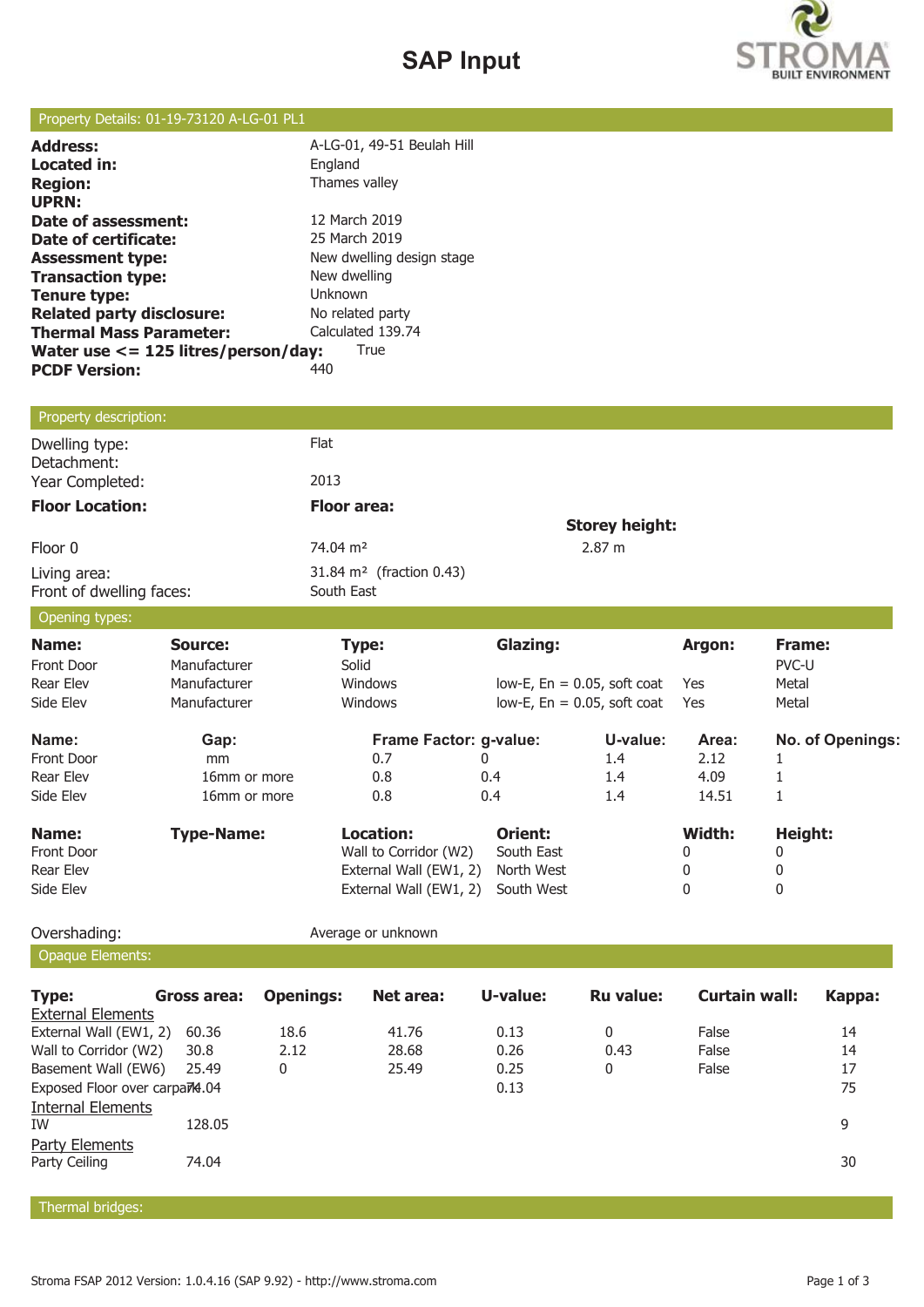# **SAP Input**



| Thermal bridges:           | User-defined (individual PSI-values) Y-Value = $0.1111$ |                                                     |                |                                                                                  |  |  |  |
|----------------------------|---------------------------------------------------------|-----------------------------------------------------|----------------|----------------------------------------------------------------------------------|--|--|--|
|                            | Length<br>9.11                                          | <b>Psi-value</b><br>0.3                             | E2             | Other lintels (including other steel lintels)                                    |  |  |  |
|                            | 5.42                                                    | 0.04                                                | E <sub>3</sub> | Sill                                                                             |  |  |  |
|                            | 26.98                                                   | 0.05                                                | E4             | Jamb                                                                             |  |  |  |
|                            | 40.64                                                   | 0.32                                                | E20            | Exposed floor (normal)                                                           |  |  |  |
|                            | 40.64                                                   | 0.07                                                | E7             | Party floor between dwellings (in blocks of flats)                               |  |  |  |
|                            | 14.35                                                   | 0.09                                                | E16            | Corner (normal)                                                                  |  |  |  |
|                            | 2.87                                                    | $-0.09$                                             | E17            | Corner (inverted - internal area greater than external area)                     |  |  |  |
| Ventilation:               |                                                         |                                                     |                |                                                                                  |  |  |  |
| Pressure test:             | Yes (As designed)                                       |                                                     |                |                                                                                  |  |  |  |
| Ventilation:               |                                                         | Centralised whole house extract                     |                |                                                                                  |  |  |  |
|                            |                                                         | Number of wet rooms: Kitchen + 2                    |                |                                                                                  |  |  |  |
|                            | Ductwork: , rigid                                       |                                                     |                |                                                                                  |  |  |  |
|                            |                                                         | Approved Installation Scheme: True                  |                |                                                                                  |  |  |  |
| Number of chimneys:        | 0                                                       |                                                     |                |                                                                                  |  |  |  |
| Number of open flues:      | 0                                                       |                                                     |                |                                                                                  |  |  |  |
| Number of fans:            | $^{(1)}$                                                |                                                     |                |                                                                                  |  |  |  |
| Number of passive stacks:  | 0                                                       |                                                     |                |                                                                                  |  |  |  |
| Number of sides sheltered: | 2                                                       |                                                     |                |                                                                                  |  |  |  |
| Pressure test:             | 5                                                       |                                                     |                |                                                                                  |  |  |  |
| Main heating system:       |                                                         |                                                     |                |                                                                                  |  |  |  |
| Main heating system:       | Gas boilers and oil boilers                             | Boiler systems with radiators or underfloor heating |                |                                                                                  |  |  |  |
|                            | Fuel: mains gas                                         |                                                     |                |                                                                                  |  |  |  |
|                            |                                                         | Info Source: Boiler Database                        |                |                                                                                  |  |  |  |
|                            |                                                         |                                                     |                | Database: (rev 440, product index 017558) Efficiency: Winter 86.7 % Summer: 90.0 |  |  |  |
|                            | Brand name: Worcester                                   |                                                     |                |                                                                                  |  |  |  |
|                            | Model: Greenstar                                        |                                                     |                |                                                                                  |  |  |  |
|                            |                                                         | Model qualifier: 34CDi Classic ErP                  |                |                                                                                  |  |  |  |
|                            | (Combi boiler)                                          |                                                     |                |                                                                                  |  |  |  |
|                            | Systems with radiators                                  |                                                     |                |                                                                                  |  |  |  |
|                            |                                                         | Central heating pump: 2013 or later                 |                |                                                                                  |  |  |  |
|                            |                                                         | Design flow temperature: Unknown                    |                |                                                                                  |  |  |  |
|                            | Boiler interlock: Yes                                   |                                                     |                |                                                                                  |  |  |  |
|                            | Delayed start                                           |                                                     |                |                                                                                  |  |  |  |
| Main heating Control:      |                                                         | Programmer, room thermostat and TRVs                |                |                                                                                  |  |  |  |
| Main heating Control:      | Control code: 2106                                      |                                                     |                |                                                                                  |  |  |  |
| Secondary heating system:  |                                                         |                                                     |                |                                                                                  |  |  |  |
| Secondary heating system:  | None                                                    |                                                     |                |                                                                                  |  |  |  |
| Water heating:             |                                                         |                                                     |                |                                                                                  |  |  |  |
| Water heating:             | From main heating system                                |                                                     |                |                                                                                  |  |  |  |
|                            | Water code: 901                                         |                                                     |                |                                                                                  |  |  |  |
|                            | Fuel : mains gas                                        |                                                     |                |                                                                                  |  |  |  |
|                            | No hot water cylinder                                   |                                                     |                |                                                                                  |  |  |  |
|                            | Solar panel: False                                      |                                                     |                |                                                                                  |  |  |  |
| Others:                    |                                                         |                                                     |                |                                                                                  |  |  |  |
| Electricity tariff:        | <b>Standard Tariff</b>                                  |                                                     |                |                                                                                  |  |  |  |
| In Smoke Control Area:     | Unknown                                                 |                                                     |                |                                                                                  |  |  |  |
| Conservatory:              | No conservatory                                         |                                                     |                |                                                                                  |  |  |  |
| Low energy lights:         | 100%                                                    |                                                     |                |                                                                                  |  |  |  |
| Terrain type:              | Low rise urban / suburban                               |                                                     |                |                                                                                  |  |  |  |
| EPC language:              | English                                                 |                                                     |                |                                                                                  |  |  |  |
|                            |                                                         |                                                     |                |                                                                                  |  |  |  |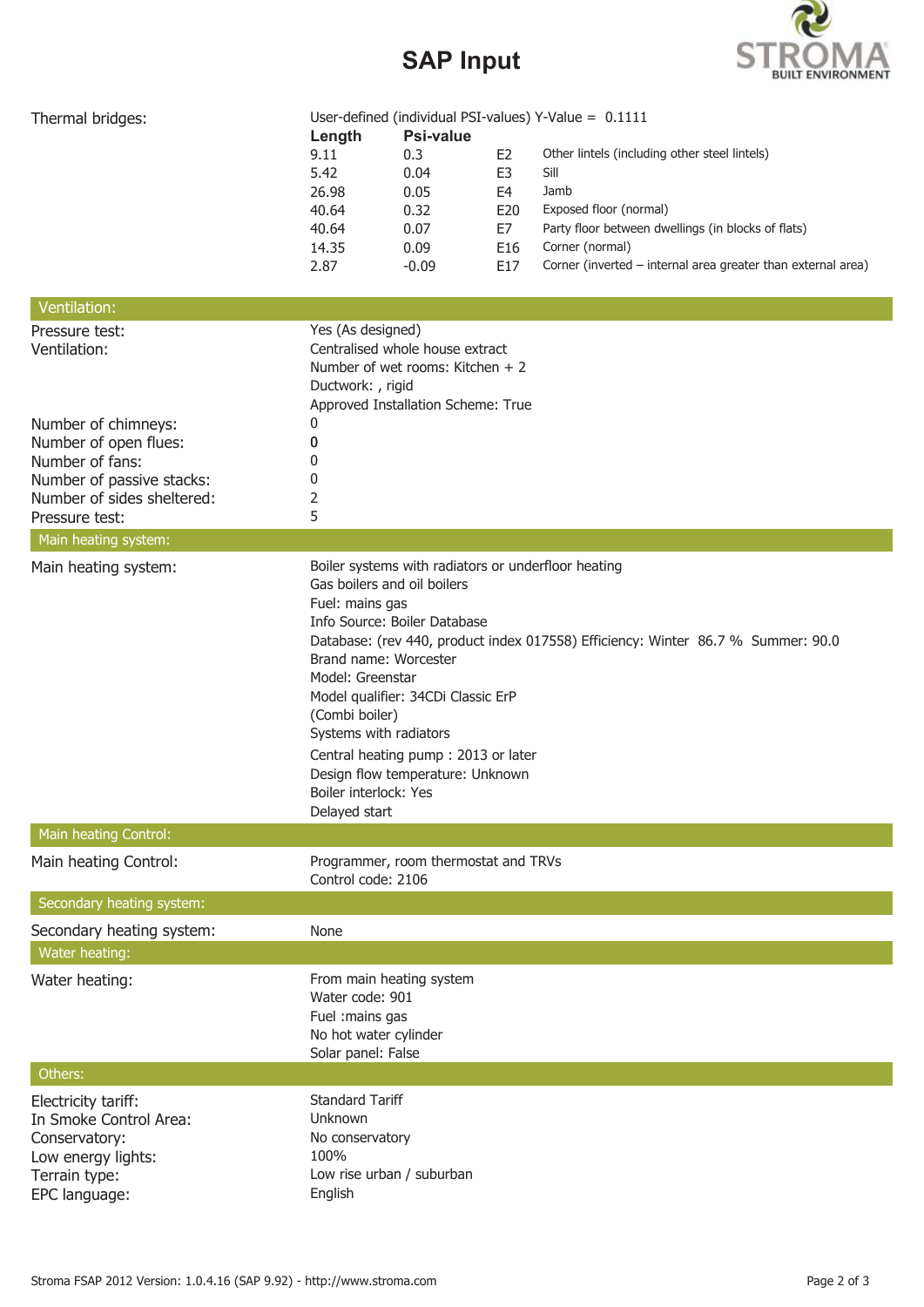## **SAP Input**



Wind turbine: No

Photovoltaics: Photovoltaic 1 Installed Peak power: 0.98 Tilt of collector: Horizontal Overshading: None or very little Collector Orientation: South

Assess Zero Carbon Home: No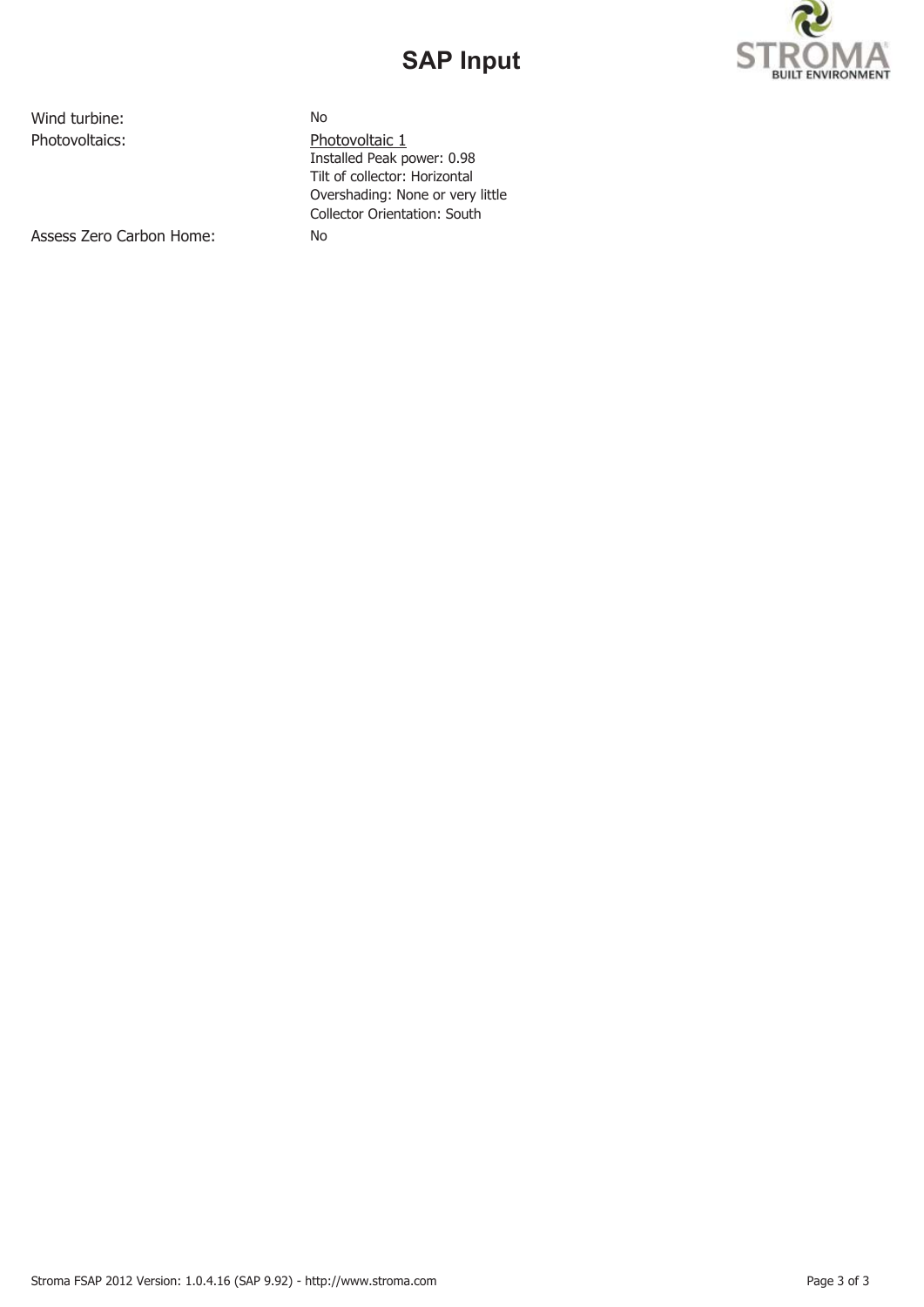

| <b>User Details:</b>                                                                                                                               |                                                |
|----------------------------------------------------------------------------------------------------------------------------------------------------|------------------------------------------------|
| <b>Aymon Winter</b><br><b>Stroma Number:</b><br>STRO014511<br><b>Assessor Name:</b>                                                                |                                                |
| Stroma FSAP 2012<br><b>Software Version:</b><br><b>Software Name:</b>                                                                              | Version: 1.0.4.16                              |
| Property Address: 01-19-73120 A-LG-01 PL1                                                                                                          |                                                |
| A-LG-01, 49-51 Beulah Hill<br><b>Address:</b>                                                                                                      |                                                |
| 1. Overall dwelling dimensions:                                                                                                                    |                                                |
| Area $(m2)$<br>Av. Height(m)<br>Ground floor<br>$(2a) =$<br>(1a) x<br>74.04<br>2.87                                                                | Volume(m <sup>3</sup> )<br>(3a)<br>212.49      |
| Total floor area TFA = $(1a)+(1b)+(1c)+(1d)+(1e)+(1n)$<br>(4)<br>74.04                                                                             |                                                |
| $(3a)+(3b)+(3c)+(3d)+(3e)+(3n)$ =<br>Dwelling volume                                                                                               | (5)<br>212.49                                  |
| 2. Ventilation rate:                                                                                                                               |                                                |
| main<br>secondary<br>other<br>total<br>heating<br>heating<br>$x 40 =$<br>Number of chimneys<br>÷<br>÷<br>Ξ<br>0<br>$\mathbf 0$<br>$\mathbf 0$<br>0 | m <sup>3</sup> per hour<br>(6a)<br>$\mathbf 0$ |
| Ξ<br>$x 20 =$<br>Number of open flues                                                                                                              |                                                |
| $\mathbf 0$<br>0<br>0<br>$\mathbf 0$<br>Number of intermittent fans<br>$x = 10 =$                                                                  | (6b)<br>$\mathbf 0$                            |
| 0                                                                                                                                                  | (7a)<br>0                                      |
| $x = 10 =$<br>Number of passive vents<br>$\mathbf 0$                                                                                               | (7b)<br>$\mathbf 0$                            |
| $x 40 =$<br>Number of flueless gas fires<br>$\mathbf 0$                                                                                            | (7c)<br>$\mathbf 0$                            |
|                                                                                                                                                    | Air changes per hour                           |
| Infiltration due to chimneys, flues and fans = $(6a)+(6b)+(7a)+(7b)+(7c) =$<br>$\div(5) =$<br>0                                                    | (8)<br>$\mathbf 0$                             |
| If a pressurisation test has been carried out or is intended, proceed to $(17)$ , otherwise continue from $(9)$ to $(16)$                          |                                                |
| Number of storeys in the dwelling (ns)<br><b>Additional infiltration</b>                                                                           | (9)<br>$\mathbf 0$                             |
| $[(9)-1] \times 0.1 =$<br>Structural infiltration: 0.25 for steel or timber frame or 0.35 for masonry construction                                 | (10)<br>$\mathbf 0$<br>(11)<br>$\mathbf 0$     |
| if both types of wall are present, use the value corresponding to the greater wall area (after<br>deducting areas of openings); if equal user 0.35 |                                                |
| If suspended wooden floor, enter 0.2 (unsealed) or 0.1 (sealed), else enter 0                                                                      | (12)<br>0                                      |
| If no draught lobby, enter 0.05, else enter 0                                                                                                      | (13)<br>$\mathbf 0$                            |
| Percentage of windows and doors draught stripped<br>$0.25 - [0.2 \times (14) \div 100] =$                                                          | (14)<br>0                                      |
| Window infiltration<br>$(8) + (10) + (11) + (12) + (13) + (15) =$<br>Infiltration rate                                                             | (15)<br>$\mathbf 0$<br>(16)                    |
| Air permeability value, q50, expressed in cubic metres per hour per square metre of envelope area                                                  | 0<br>(17)<br>5                                 |
| If based on air permeability value, then $(18) = [(17) \div 20] + (8)$ , otherwise $(18) = (16)$                                                   | (18)<br>0.25                                   |
| Air permeability value applies if a pressurisation test has been done or a degree air permeability is being used                                   |                                                |
| Number of sides sheltered                                                                                                                          | (19)<br>2                                      |
| $(20) = 1 - [0.075 \times (19)] =$<br>Shelter factor<br>$(21) = (18) \times (20) =$                                                                | (20)<br>0.85                                   |
| Infiltration rate incorporating shelter factor<br>Infiltration rate modified for monthly wind speed                                                | (21)<br>0.21                                   |
| Feb<br>Sep<br>Oct<br>Nov<br>Mar<br>May<br>Jul<br>Aug<br>Dec<br>Jan<br>Apr<br>Jun                                                                   |                                                |
| Monthly average wind speed from Table 7                                                                                                            |                                                |
| 5<br>4.4<br>4.5<br>$(22)$ m=<br>5.1<br>4.9<br>4.3<br>3.8<br>3.8<br>3.7<br>$\overline{4}$<br>4.3<br>4.7                                             |                                                |
|                                                                                                                                                    |                                                |
| Wind Factor (22a)m = $(22)$ m ÷ 4                                                                                                                  |                                                |
| 1.27<br>1.25<br>1.08<br>0.95<br>0.95<br>0.92<br>1.08<br>1.12<br>$(22a)$ m=<br>1.23<br>1.1<br>$\mathbf{1}$<br>1.18                                  |                                                |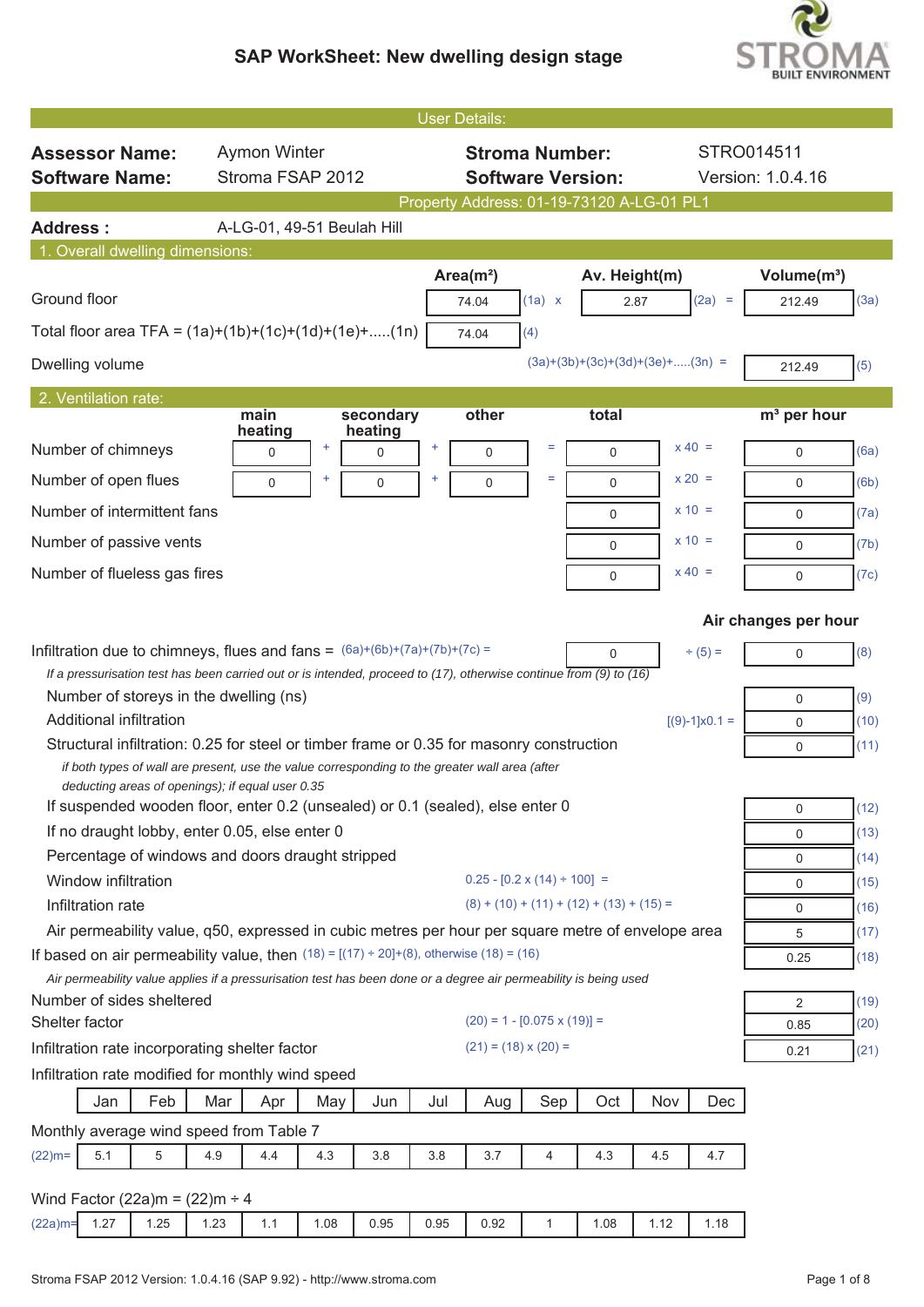

|                    |                        |                                                |             |                                                                        |             | Adjusted infiltration rate (allowing for shelter and wind speed) = (21a) x (22a)m                                                                                                         |          |                         |          |                                   |             |                        |          |                  |
|--------------------|------------------------|------------------------------------------------|-------------|------------------------------------------------------------------------|-------------|-------------------------------------------------------------------------------------------------------------------------------------------------------------------------------------------|----------|-------------------------|----------|-----------------------------------|-------------|------------------------|----------|------------------|
|                    | 0.27                   | 0.27                                           | 0.26        | 0.23                                                                   | 0.23        | 0.2                                                                                                                                                                                       | 0.2      | 0.2                     | 0.21     | 0.23                              | 0.24        | 0.25                   |          |                  |
|                    |                        |                                                |             |                                                                        |             | Calculate effective air change rate for the applicable case                                                                                                                               |          |                         |          |                                   |             |                        |          |                  |
|                    |                        | If mechanical ventilation:                     |             |                                                                        |             | If exhaust air heat pump using Appendix N, (23b) = (23a) × Fmv (equation (N5)), otherwise (23b) = (23a)                                                                                   |          |                         |          |                                   |             |                        | 0.5      | (23a)            |
|                    |                        |                                                |             |                                                                        |             |                                                                                                                                                                                           |          |                         |          |                                   |             |                        | 0.5      | (23b)            |
|                    |                        |                                                |             |                                                                        |             | If balanced with heat recovery: efficiency in % allowing for in-use factor (from Table 4h) =                                                                                              |          |                         |          |                                   |             |                        | $\Omega$ | (23c)            |
|                    |                        |                                                |             |                                                                        |             | a) If balanced mechanical ventilation with heat recovery (MVHR) $(24a)$ m = $(22b)$ m + $(23b) \times [1 - (23c) \div 100]$                                                               |          |                         |          |                                   |             |                        |          |                  |
| $(24a)$ m=         | 0                      | $\Omega$                                       | $\Omega$    | $\Omega$                                                               | $\Omega$    | $\Omega$                                                                                                                                                                                  | $\Omega$ | $\Omega$                | $\Omega$ | $\Omega$                          | $\Omega$    | $\Omega$               |          | (24a)            |
|                    |                        |                                                |             |                                                                        |             | b) If balanced mechanical ventilation without heat recovery (MV) $(24b)$ m = $(22b)$ m + $(23b)$                                                                                          |          |                         |          |                                   |             |                        |          |                  |
| $(24b)$ m=         | $\Omega$               | 0                                              | $\Omega$    | $\Omega$                                                               | $\mathbf 0$ | 0                                                                                                                                                                                         | 0        | $\Omega$                | $\Omega$ | $\Omega$                          | $\mathbf 0$ | 0                      |          | (24b)            |
|                    |                        |                                                |             |                                                                        |             | c) If whole house extract ventilation or positive input ventilation from outside<br>if $(22b)$ m < 0.5 × $(23b)$ , then $(24c)$ = $(23b)$ ; otherwise $(24c)$ = $(22b)$ m + 0.5 × $(23b)$ |          |                         |          |                                   |             |                        |          |                  |
| $(24c)$ m=         | 0.52                   | 0.52                                           | 0.51        | 0.5                                                                    | 0.5         | 0.5                                                                                                                                                                                       | 0.5      | 0.5                     | 0.5      | 0.5                               | 0.5         | 0.5                    |          | (24c)            |
|                    |                        |                                                |             |                                                                        |             | d) If natural ventilation or whole house positive input ventilation from loft<br>if (22b)m = 1, then (24d)m = (22b)m otherwise (24d)m = $0.5 + [(22b)m2 \times 0.5]$                      |          |                         |          |                                   |             |                        |          |                  |
| $(24d)$ m=         | $\Omega$               | 0                                              | $\mathbf 0$ | 0                                                                      | $\mathbf 0$ | 0                                                                                                                                                                                         | 0        | 0                       | 0        | 0                                 | 0           | 0                      |          | (24d)            |
|                    |                        |                                                |             |                                                                        |             |                                                                                                                                                                                           |          |                         |          |                                   |             |                        |          |                  |
| $(25)$ m=          | 0.52                   | 0.52                                           | 0.51        | 0.5                                                                    | 0.5         | Effective air change rate - enter (24a) or (24b) or (24c) or (24d) in box (25)<br>0.5                                                                                                     | 0.5      | 0.5                     | 0.5      | 0.5                               | 0.5         | 0.5                    |          | (25)             |
|                    |                        |                                                |             |                                                                        |             |                                                                                                                                                                                           |          |                         |          |                                   |             |                        |          |                  |
|                    |                        |                                                |             | 3. Heat losses and heat loss parameter:                                |             |                                                                                                                                                                                           |          |                         |          |                                   |             |                        |          |                  |
| <b>ELEMENT</b>     |                        | Gross<br>area $(m2)$                           |             | Openings<br>m <sup>2</sup>                                             |             | Net Area<br>A, m <sup>2</sup>                                                                                                                                                             |          | U-value<br>W/m2K        |          | AXU<br>(W/K)                      |             | k-value<br>$kJ/m^2$ ·K |          | AXk<br>kJ/K      |
| Doors              |                        |                                                |             |                                                                        |             | 2.12                                                                                                                                                                                      | X        | 1.4                     | $=$      | 2.968                             |             |                        |          | (26)             |
|                    | Windows Type 1         |                                                |             |                                                                        |             | 4.09                                                                                                                                                                                      |          | $x1/[1/(1.4) + 0.04] =$ |          | 5.42                              |             |                        |          | (27)             |
|                    | Windows Type 2         |                                                |             |                                                                        |             | 14.51                                                                                                                                                                                     |          | $x1/[1/(1.4) + 0.04] =$ |          | 19.24                             |             |                        |          | (27)             |
| Floor              |                        |                                                |             |                                                                        |             | 74.04                                                                                                                                                                                     | X        | 0.13                    | Ξ        | 9.625199                          |             | 75                     |          | (28)<br>5553     |
| <b>Walls Type1</b> |                        | 60.36                                          |             | 18.6                                                                   |             | 41.76                                                                                                                                                                                     | X        | 0.13                    | $=$      | 5.43                              |             | 14                     |          | (29)<br>584.64   |
| <b>Walls Type2</b> |                        | 30.8                                           |             | 2.12                                                                   |             | 28.68                                                                                                                                                                                     | X        | 0.23                    | Ξ        | 6.71                              |             | 14                     |          | 401.52<br>(29)   |
| Walls Type3        |                        | 25.49                                          |             | 0                                                                      |             | 25.49                                                                                                                                                                                     | X        | 0.25                    | Ξ.       | 6.37                              |             | 17                     |          | (29)<br>433.33   |
|                    |                        | Total area of elements, m <sup>2</sup>         |             |                                                                        |             | 190.69                                                                                                                                                                                    |          |                         |          |                                   |             |                        |          | (31)             |
| Party ceiling      |                        |                                                |             |                                                                        |             | 74.04                                                                                                                                                                                     |          |                         |          |                                   |             | 30                     |          | (32b)<br>2221.2  |
|                    | Internal wall **       |                                                |             |                                                                        |             | 128.05                                                                                                                                                                                    |          |                         |          |                                   |             | 9                      |          | (32c)<br>1152.45 |
|                    |                        |                                                |             | ** include the areas on both sides of internal walls and partitions    |             | *for windows and roof windows, use effective window U-value calculated using formula 1/[(1/U-value)+0.04] as given in paragraph 3.2                                                       |          |                         |          |                                   |             |                        |          |                  |
|                    |                        | Fabric heat loss, $W/K = S (A \times U)$       |             |                                                                        |             |                                                                                                                                                                                           |          | $(26)(30) + (32) =$     |          |                                   |             |                        | 55.76    | (33)             |
|                    |                        | Heat capacity $Cm = S(A \times k)$             |             |                                                                        |             |                                                                                                                                                                                           |          |                         |          | $((28)(30) + (32) + (32a)(32e) =$ |             |                        | 10346.14 | (34)             |
|                    |                        |                                                |             |                                                                        |             | Thermal mass parameter (TMP = $\text{Cm} \div \text{TFA}$ ) in kJ/m <sup>2</sup> K                                                                                                        |          |                         |          | $= (34) \div (4) =$               |             |                        | 139.74   | (35)             |
|                    |                        | can be used instead of a detailed calculation. |             |                                                                        |             | For design assessments where the details of the construction are not known precisely the indicative values of TMP in Table 1f                                                             |          |                         |          |                                   |             |                        |          |                  |
|                    |                        |                                                |             |                                                                        |             | Thermal bridges: S (L x Y) calculated using Appendix K                                                                                                                                    |          |                         |          |                                   |             |                        | 21.18    | (36)             |
|                    |                        |                                                |             | if details of thermal bridging are not known $(36) = 0.15 \times (31)$ |             |                                                                                                                                                                                           |          |                         |          |                                   |             |                        |          |                  |
|                    | Total fabric heat loss |                                                |             |                                                                        |             |                                                                                                                                                                                           |          |                         |          | $(33) + (36) =$                   |             |                        | 76.94    | (37)             |
|                    |                        |                                                |             | Ventilation heat loss calculated monthly                               |             |                                                                                                                                                                                           |          |                         |          | $(38)$ m = 0.33 × (25)m x (5)     |             |                        |          |                  |
|                    | Jan                    | Feb                                            | Mar         | Apr                                                                    | May         | Jun                                                                                                                                                                                       | Jul      | Aug                     | Sep      | Oct                               | Nov         | Dec                    |          |                  |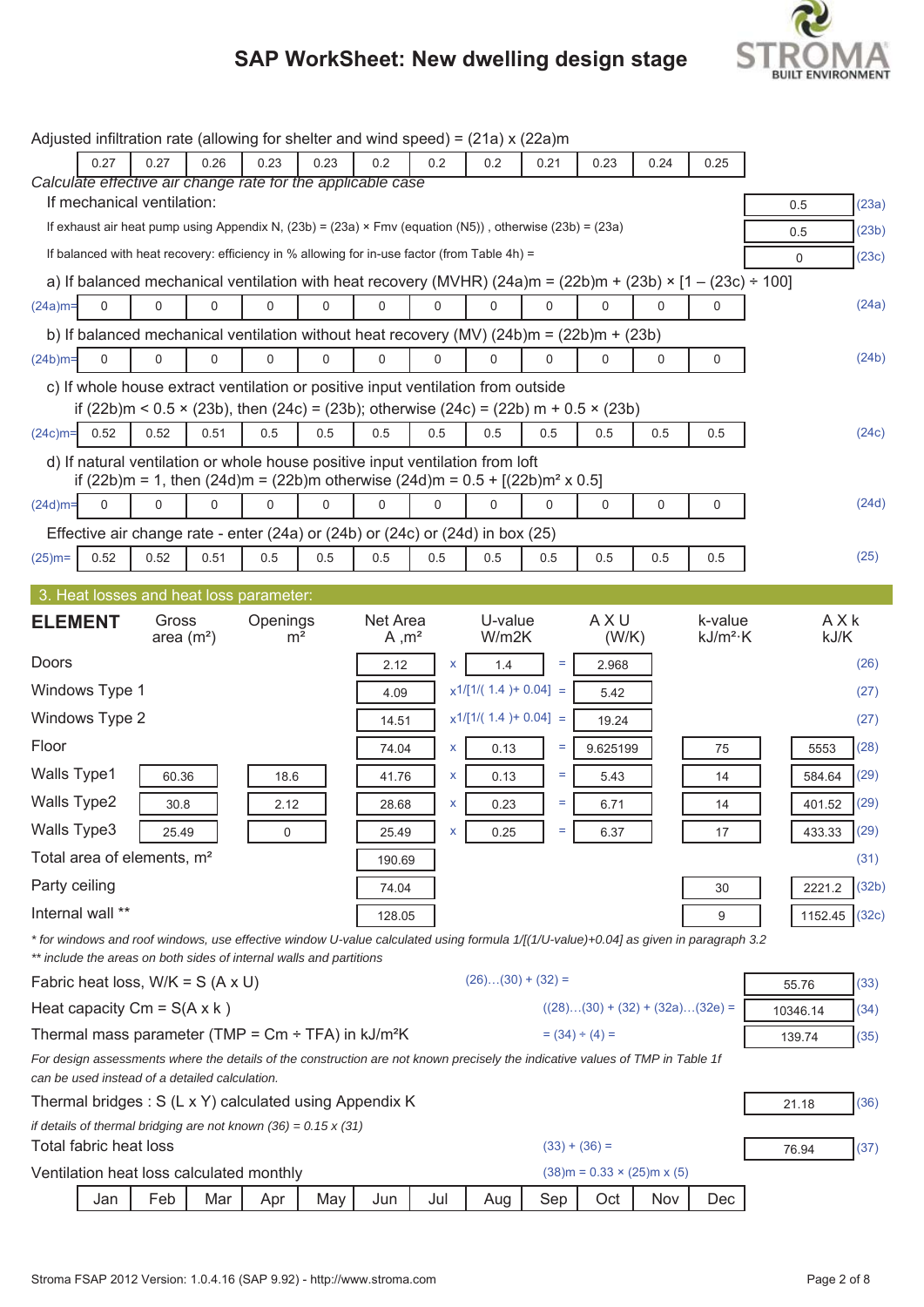# **BUILT ENVIRONMENT**

| $(38)$ m=                                                                                                                                                        | 36.53                  | 36.16                          | 35.78                                                                                                                                                                                     | 35.06    | 35.06       | 35.06 | 35.06 | 35.06                               | 35.06  | 35.06                       | 35.06                          | 35.06     |         | (38)         |
|------------------------------------------------------------------------------------------------------------------------------------------------------------------|------------------------|--------------------------------|-------------------------------------------------------------------------------------------------------------------------------------------------------------------------------------------|----------|-------------|-------|-------|-------------------------------------|--------|-----------------------------|--------------------------------|-----------|---------|--------------|
|                                                                                                                                                                  |                        | Heat transfer coefficient, W/K |                                                                                                                                                                                           |          |             |       |       |                                     |        | $(39)$ m = $(37) + (38)$ m  |                                |           |         |              |
| $(39)$ m=                                                                                                                                                        | 113.47                 | 113.1                          | 112.73                                                                                                                                                                                    | 112      | 112         | 112   | 112   | 112                                 | 112    | 112                         | 112                            | 112       |         |              |
|                                                                                                                                                                  |                        |                                | Heat loss parameter (HLP), W/m <sup>2</sup> K                                                                                                                                             |          |             |       |       |                                     |        | $(40)$ m = $(39)$ m ÷ $(4)$ | Average = $Sum(39)_{112}$ /12= |           | 112.28  | (39)         |
| $(40)$ m=                                                                                                                                                        | 1.53                   | 1.53                           | 1.52                                                                                                                                                                                      | 1.51     | 1.51        | 1.51  | 1.51  | 1.51                                | 1.51   | 1.51                        | 1.51                           | 1.51      |         |              |
|                                                                                                                                                                  |                        |                                | Number of days in month (Table 1a)                                                                                                                                                        |          |             |       |       |                                     |        |                             | Average = $Sum(40)_{112}$ /12= |           | 1.52    | (40)         |
|                                                                                                                                                                  | Jan                    | Feb                            | Mar                                                                                                                                                                                       | Apr      | May         | Jun   | Jul   | Aug                                 | Sep    | Oct                         | Nov                            | Dec       |         |              |
| $(41)$ m=                                                                                                                                                        | 31                     | 28                             | 31                                                                                                                                                                                        | 30       | 31          | 30    | 31    | 31                                  | 30     | 31                          | 30                             | 31        |         | (41)         |
|                                                                                                                                                                  |                        |                                |                                                                                                                                                                                           |          |             |       |       |                                     |        |                             |                                |           |         |              |
|                                                                                                                                                                  |                        |                                | 4. Water heating energy requirement:                                                                                                                                                      |          |             |       |       |                                     |        |                             |                                | kWh/year: |         |              |
|                                                                                                                                                                  | if TFA $£$ 13.9, N = 1 | Assumed occupancy, N           | if TFA > 13.9, N = 1 + 1.76 x [1 - exp(-0.000349 x (TFA -13.9)2)] + 0.0013 x (TFA -13.9)                                                                                                  |          |             |       |       |                                     |        |                             |                                | 2.34      |         | (42)         |
|                                                                                                                                                                  |                        |                                | Annual average hot water usage in litres per day Vd, average = $(25 \times N)$ + 36                                                                                                       |          |             |       |       |                                     |        |                             |                                | 89.78     |         | (43)         |
|                                                                                                                                                                  |                        |                                | Reduce the annual average hot water usage by 5% if the dwelling is designed to achieve a water use target of<br>not more that 125 litres per person per day (all water use, hot and cold) |          |             |       |       |                                     |        |                             |                                |           |         |              |
|                                                                                                                                                                  | Jan                    | Feb                            | Mar                                                                                                                                                                                       | Apr      | May         | Jun   | Jul   | Aug                                 | Sep    | Oct                         | Nov                            | Dec       |         |              |
|                                                                                                                                                                  |                        |                                | Hot water usage in litres per day for each month $Vd, m =$ factor from Table 1c x (43)                                                                                                    |          |             |       |       |                                     |        |                             |                                |           |         |              |
| $(44)$ m=                                                                                                                                                        | 98.75                  | 95.16                          | 91.57                                                                                                                                                                                     | 87.98    | 84.39       | 80.8  | 80.8  | 84.39                               | 87.98  | 91.57                       | 95.16                          | 98.75     |         |              |
| 1077.32<br>Total = $Sum(44)_{112}$ =<br>Energy content of hot water used - calculated monthly = 4.190 x Vd,m x nm x DTm / 3600 kWh/month (see Tables 1b, 1c, 1d) |                        |                                |                                                                                                                                                                                           |          |             |       |       |                                     |        |                             |                                | (44)      |         |              |
| $(45)$ m=                                                                                                                                                        | 146.45                 | 128.09                         | 132.17                                                                                                                                                                                    | 115.23   | 110.57      | 95.41 | 88.41 | 101.46                              | 102.67 | 119.65                      | 130.61                         | 141.83    |         |              |
|                                                                                                                                                                  |                        |                                | If instantaneous water heating at point of use (no hot water storage), enter 0 in boxes (46) to (61)                                                                                      |          |             |       |       |                                     |        |                             | Total = $Sum(45)_{112}$ =      |           | 1412.54 | (45)         |
| $(46)$ m=                                                                                                                                                        | 21.97                  | 19.21                          | 19.83                                                                                                                                                                                     | 17.28    | 16.59       | 14.31 | 13.26 | 15.22                               | 15.4   | 17.95                       | 19.59                          | 21.27     |         | (46)         |
|                                                                                                                                                                  | Water storage loss:    |                                |                                                                                                                                                                                           |          |             |       |       |                                     |        |                             |                                |           |         |              |
|                                                                                                                                                                  |                        |                                | Storage volume (litres) including any solar or WWHRS storage within same vessel                                                                                                           |          |             |       |       |                                     |        |                             |                                | 0         |         | (47)         |
|                                                                                                                                                                  |                        |                                | If community heating and no tank in dwelling, enter 110 litres in (47)<br>Otherwise if no stored hot water (this includes instantaneous combi boilers) enter '0' in (47)                  |          |             |       |       |                                     |        |                             |                                |           |         |              |
|                                                                                                                                                                  | Water storage loss:    |                                | a) If manufacturer's declared loss factor is known (kWh/day):                                                                                                                             |          |             |       |       |                                     |        |                             |                                |           |         |              |
|                                                                                                                                                                  |                        |                                | Temperature factor from Table 2b                                                                                                                                                          |          |             |       |       |                                     |        |                             |                                | 0         |         | (48)         |
|                                                                                                                                                                  |                        |                                | Energy lost from water storage, kWh/year                                                                                                                                                  |          |             |       |       | $(48) \times (49) =$                |        |                             |                                | 0         |         | (49)         |
|                                                                                                                                                                  |                        |                                | b) If manufacturer's declared cylinder loss factor is not known:                                                                                                                          |          |             |       |       |                                     |        |                             |                                | 0         |         | (50)         |
|                                                                                                                                                                  |                        |                                | Hot water storage loss factor from Table 2 (kWh/litre/day)                                                                                                                                |          |             |       |       |                                     |        |                             |                                | 0         |         | (51)         |
|                                                                                                                                                                  |                        | Volume factor from Table 2a    | If community heating see section 4.3                                                                                                                                                      |          |             |       |       |                                     |        |                             |                                |           |         |              |
|                                                                                                                                                                  |                        |                                | Temperature factor from Table 2b                                                                                                                                                          |          |             |       |       |                                     |        |                             |                                | 0<br>0    |         | (52)<br>(53) |
|                                                                                                                                                                  |                        |                                | Energy lost from water storage, kWh/year                                                                                                                                                  |          |             |       |       | $(47)$ x $(51)$ x $(52)$ x $(53)$ = |        |                             |                                |           |         |              |
|                                                                                                                                                                  |                        | Enter (50) or (54) in (55)     |                                                                                                                                                                                           |          |             |       |       |                                     |        |                             |                                | 0<br>0    |         | (54)<br>(55) |
|                                                                                                                                                                  |                        |                                | Water storage loss calculated for each month                                                                                                                                              |          |             |       |       | $((56)m = (55) \times (41)m)$       |        |                             |                                |           |         |              |
| $(56)$ m=                                                                                                                                                        | $\mathbf 0$            | 0                              | 0                                                                                                                                                                                         | $\Omega$ | $\mathbf 0$ | 0     | 0     | $\mathbf 0$                         | 0      | $\mathbf 0$                 | 0                              | 0         |         | (56)         |
|                                                                                                                                                                  |                        |                                | If cylinder contains dedicated solar storage, $(57)$ m = $(56)$ m x $[(50) - (H11)] + (50)$ , else $(57)$ m = $(56)$ m where $(H11)$ is from Appendix H                                   |          |             |       |       |                                     |        |                             |                                |           |         |              |
| $(57)$ m=                                                                                                                                                        | 0                      | 0                              | 0                                                                                                                                                                                         | 0        | 0           | 0     | 0     | 0                                   | 0      | 0                           | 0                              | 0         |         | (57)         |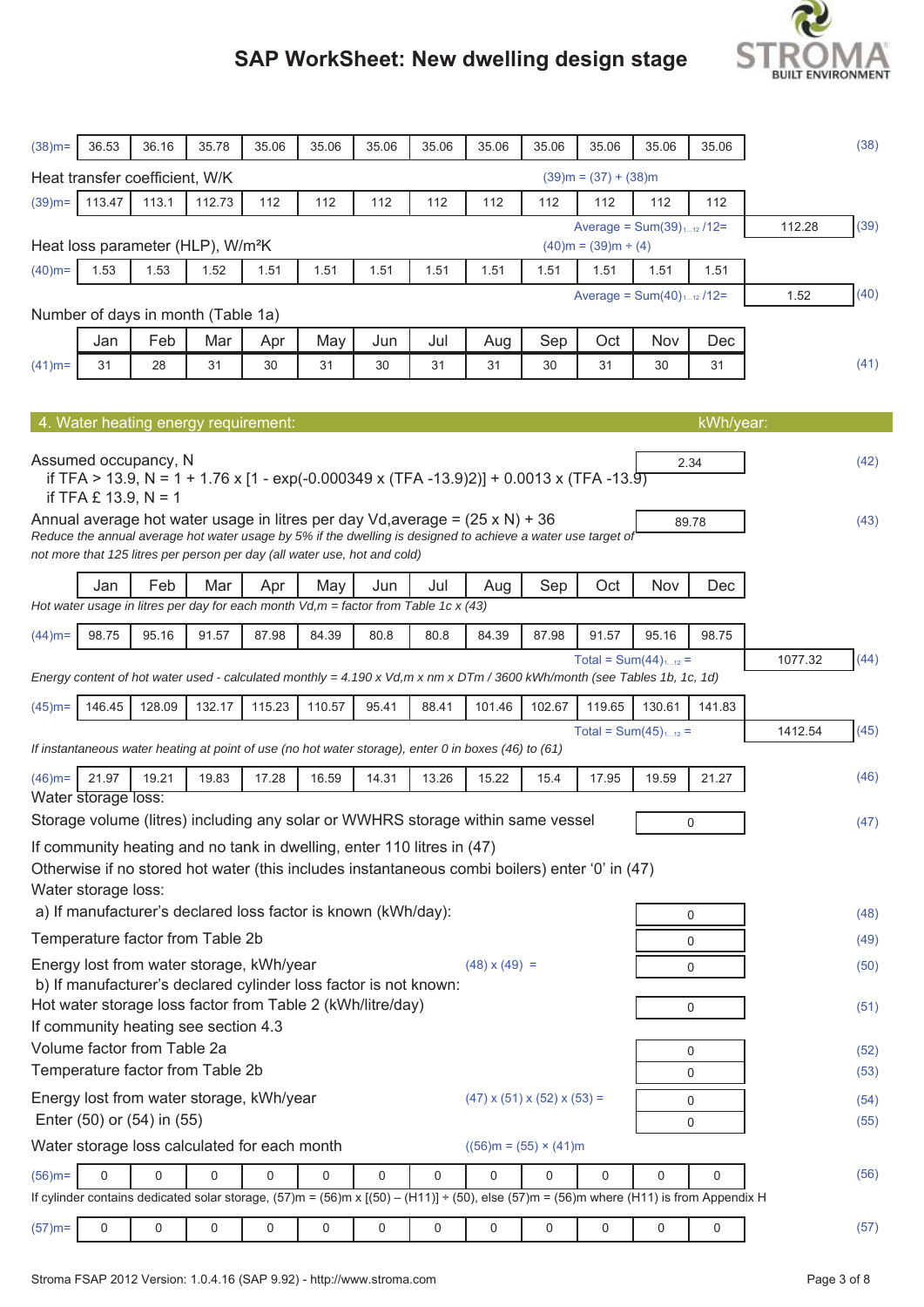

|           |                 | Primary circuit loss (annual) from Table 3                                                                                                               |         |         |         |             |         |         |                                                         |         |         | 0       |                                                                                                                                          | (58) |
|-----------|-----------------|----------------------------------------------------------------------------------------------------------------------------------------------------------|---------|---------|---------|-------------|---------|---------|---------------------------------------------------------|---------|---------|---------|------------------------------------------------------------------------------------------------------------------------------------------|------|
|           |                 | Primary circuit loss calculated for each month $(59)$ m = $(58) \div 365 \times (41)$ m                                                                  |         |         |         |             |         |         |                                                         |         |         |         |                                                                                                                                          |      |
|           |                 | (modified by factor from Table H5 if there is solar water heating and a cylinder thermostat)                                                             |         |         |         |             |         |         |                                                         |         |         |         |                                                                                                                                          |      |
| $(59)$ m= | 0               | 0                                                                                                                                                        | 0       | 0       | 0       | 0           | 0       | 0       | 0                                                       | 0       | 0       | 0       |                                                                                                                                          | (59) |
|           |                 | Combi loss calculated for each month (61)m = (60) ÷ 365 × (41)m                                                                                          |         |         |         |             |         |         |                                                         |         |         |         |                                                                                                                                          |      |
| $(61)$ m= | 35.8            | 32.31                                                                                                                                                    | 35.72   | 34.5    | 35.61   | 34.41       | 35.53   | 35.58   | 34.46                                                   | 35.67   | 34.59   | 35.79   |                                                                                                                                          | (61) |
|           |                 |                                                                                                                                                          |         |         |         |             |         |         |                                                         |         |         |         | Total heat required for water heating calculated for each month (62)m = $0.85 \times (45)$ m + $(46)$ m + $(57)$ m + $(59)$ m + $(61)$ m |      |
| $(62)$ m= | 182.26          | 160.39                                                                                                                                                   | 167.89  | 149.74  | 146.18  | 129.82      | 123.94  | 137.04  | 137.13                                                  | 155.32  | 165.2   | 177.62  |                                                                                                                                          | (62) |
|           |                 | Solar DHW input calculated using Appendix G or Appendix H (negative quantity) (enter '0' if no solar contribution to water heating)                      |         |         |         |             |         |         |                                                         |         |         |         |                                                                                                                                          |      |
|           |                 | (add additional lines if FGHRS and/or WWHRS applies, see Appendix G)                                                                                     |         |         |         |             |         |         |                                                         |         |         |         |                                                                                                                                          |      |
| $(63)$ m= | 0               | 0                                                                                                                                                        | 0       | 0       | 0       | 0           | 0       | 0       | 0                                                       | 0       | 0       | 0       |                                                                                                                                          | (63) |
|           |                 | Output from water heater                                                                                                                                 |         |         |         |             |         |         |                                                         |         |         |         |                                                                                                                                          |      |
| $(64)$ m= | 182.26          | 160.39                                                                                                                                                   | 167.89  | 149.74  | 146.18  | 129.82      | 123.94  | 137.04  | 137.13                                                  | 155.32  | 165.2   | 177.62  |                                                                                                                                          |      |
|           |                 |                                                                                                                                                          |         |         |         |             |         |         | Output from water heater (annual) <sub>112</sub>        |         |         |         | 1832.51                                                                                                                                  | (64) |
|           |                 | Heat gains from water heating, kWh/month 0.25 $(0.85 \times (45) \text{m} + (61) \text{m}] + 0.8 \times [(46) \text{m} + (57) \text{m} + (59) \text{m}]$ |         |         |         |             |         |         |                                                         |         |         |         |                                                                                                                                          |      |
| $(65)$ m= | 57.65           | 50.67                                                                                                                                                    | 52.88   | 46.94   | 45.67   | 40.33       | 38.28   | 42.63   | 42.75                                                   | 48.7    | 52.07   | 56.11   |                                                                                                                                          | (65) |
|           |                 | include (57)m in calculation of (65)m only if cylinder is in the dwelling or hot water is from community heating                                         |         |         |         |             |         |         |                                                         |         |         |         |                                                                                                                                          |      |
|           |                 | 5. Internal gains (see Table 5 and 5a):                                                                                                                  |         |         |         |             |         |         |                                                         |         |         |         |                                                                                                                                          |      |
|           |                 | Metabolic gains (Table 5), Watts                                                                                                                         |         |         |         |             |         |         |                                                         |         |         |         |                                                                                                                                          |      |
|           | Jan             | Feb                                                                                                                                                      | Mar     | Apr     | May     | Jun         | Jul     | Aug     | Sep                                                     | Oct     | Nov     | Dec     |                                                                                                                                          |      |
| $(66)$ m= | 140.4           | 140.4                                                                                                                                                    | 140.4   | 140.4   | 140.4   | 140.4       | 140.4   | 140.4   | 140.4                                                   | 140.4   | 140.4   | 140.4   |                                                                                                                                          | (66) |
|           |                 | Lighting gains (calculated in Appendix L, equation L9 or L9a), also see Table 5                                                                          |         |         |         |             |         |         |                                                         |         |         |         |                                                                                                                                          |      |
| $(67)$ m= | 46.03           | 40.89                                                                                                                                                    | 33.25   | 25.17   | 18.82   | 15.89       | 17.17   | 22.31   | 29.95                                                   | 38.03   | 44.38   | 47.31   |                                                                                                                                          | (67) |
|           |                 | Appliances gains (calculated in Appendix L, equation L13 or L13a), also see Table 5                                                                      |         |         |         |             |         |         |                                                         |         |         |         |                                                                                                                                          |      |
| $(68)$ m= | 308.26          | 311.46                                                                                                                                                   | 303.4   | 286.24  | 264.58  | 244.22      | 230.62  | 227.42  | 235.48                                                  | 252.64  | 274.3   | 294.66  |                                                                                                                                          | (68) |
|           |                 | Cooking gains (calculated in Appendix L, equation L15 or L15a), also see Table 5                                                                         |         |         |         |             |         |         |                                                         |         |         |         |                                                                                                                                          |      |
|           |                 | $(69)$ m=   51.38   51.38   51.38   51.38   51.38   51.38   51.38                                                                                        |         |         |         |             |         | 51.38   | 51.38                                                   | 51.38   | 51.38   | 51.38   |                                                                                                                                          | (69) |
|           |                 | Pumps and fans gains (Table 5a)                                                                                                                          |         |         |         |             |         |         |                                                         |         |         |         |                                                                                                                                          |      |
| $(70)$ m= | 3               | 3                                                                                                                                                        | 3       | 3       | 3       | 3           | 3       | 3       | 3                                                       | 3       | 3       | 3       |                                                                                                                                          | (70) |
|           |                 | Losses e.g. evaporation (negative values) (Table 5)                                                                                                      |         |         |         |             |         |         |                                                         |         |         |         |                                                                                                                                          |      |
| $(71)$ m= | $-93.6$         | $-93.6$                                                                                                                                                  | $-93.6$ | $-93.6$ | $-93.6$ | $-93.6$     | $-93.6$ | $-93.6$ | $-93.6$                                                 | $-93.6$ | $-93.6$ | $-93.6$ |                                                                                                                                          | (71) |
|           |                 | Water heating gains (Table 5)                                                                                                                            |         |         |         |             |         |         |                                                         |         |         |         |                                                                                                                                          |      |
| $(72)$ m= | 77.48           | 75.39                                                                                                                                                    | 71.07   | 65.2    | 61.38   | 56.01       | 51.45   | 57.3    | 59.38                                                   | 65.46   | 72.32   | 75.41   |                                                                                                                                          | (72) |
|           |                 | Total internal gains =                                                                                                                                   |         |         |         |             |         |         | $(66)m + (67)m + (68)m + (69)m + (70)m + (71)m + (72)m$ |         |         |         |                                                                                                                                          |      |
| $(73)$ m= | 532.96          | 528.93                                                                                                                                                   | 508.91  | 477.79  | 445.96  | 417.3       | 400.42  | 408.21  | 425.99                                                  | 457.31  | 492.19  | 518.57  |                                                                                                                                          | (73) |
|           | 6. Solar gains: |                                                                                                                                                          |         |         |         |             |         |         |                                                         |         |         |         |                                                                                                                                          |      |
|           |                 | Solar gains are calculated using solar flux from Table 6a and associated equations to convert to the applicable orientation.                             |         |         |         |             |         |         |                                                         |         |         |         |                                                                                                                                          |      |
|           |                 | Orientation: Access Factor                                                                                                                               |         | Area    |         | <b>Flux</b> |         |         | $g_{-}$                                                 |         | FF      |         | Gains                                                                                                                                    |      |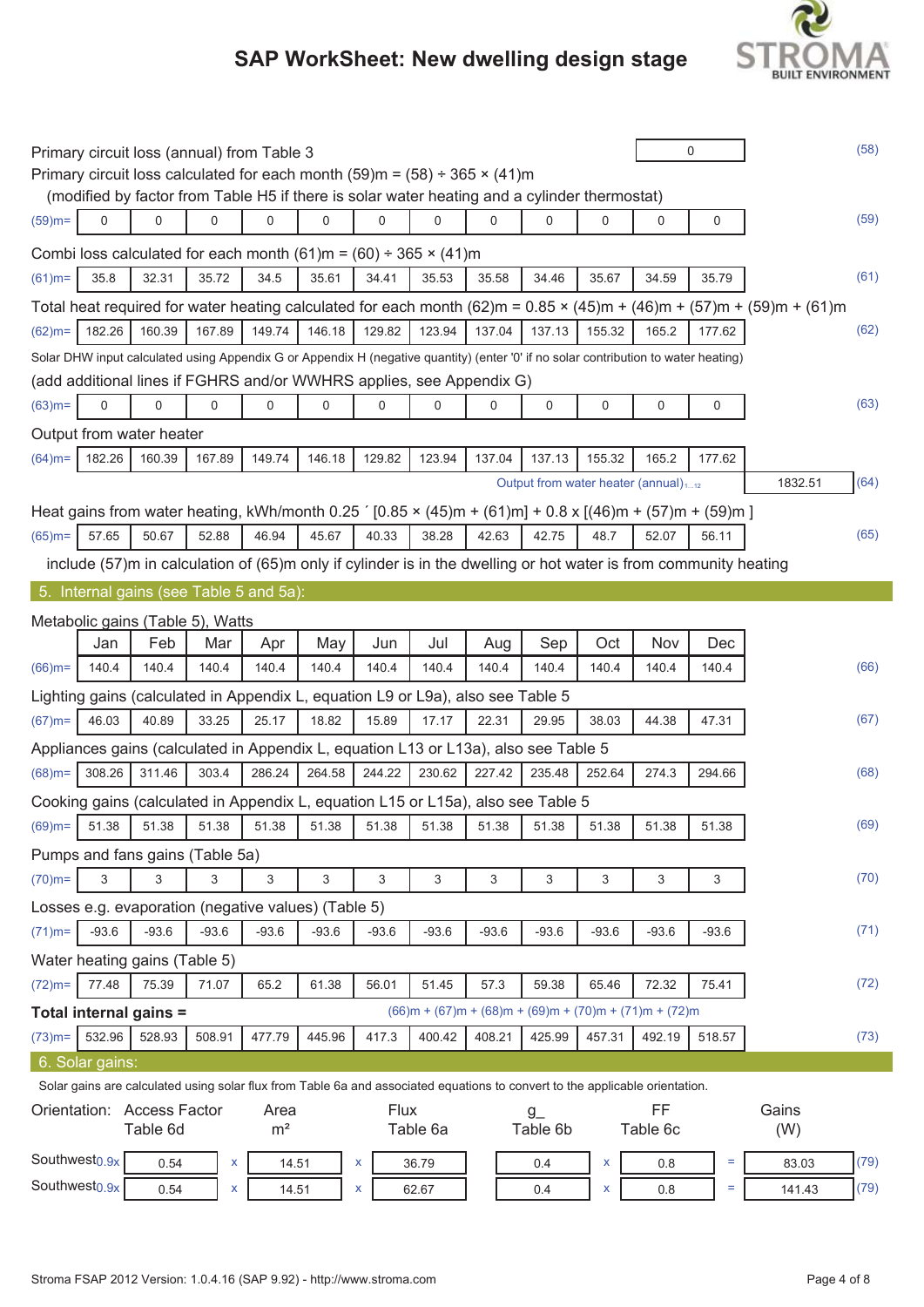

| Southwest <sub>0.9x</sub> |             | 0.54                                                                                   |             | X | 14.51       |             | X |            | 85.75       |        |     | 0.4                        | x          | 0.8                            |       | $=$    | 193.51 | (79) |
|---------------------------|-------------|----------------------------------------------------------------------------------------|-------------|---|-------------|-------------|---|------------|-------------|--------|-----|----------------------------|------------|--------------------------------|-------|--------|--------|------|
| Southwest <sub>0.9x</sub> |             | 0.54                                                                                   |             | X | 14.51       |             | X |            | 106.25      |        |     | 0.4                        | x          | 0.8                            |       | Ξ      | 239.77 | (79) |
| Southwest <sub>0.9x</sub> |             | 0.54                                                                                   |             | X | 14.51       |             | X |            | 119.01      |        |     | 0.4                        | x          | 0.8                            |       | Ξ      | 268.56 | (79) |
| Southwest <sub>0.9x</sub> |             | 0.54                                                                                   |             | X | 14.51       |             | X |            | 118.15      |        |     | 0.4                        | x          | 0.8                            |       | Ξ      | 266.62 | (79) |
| Southwest <sub>0.9x</sub> |             | 0.54                                                                                   |             | x | 14.51       |             | X |            | 113.91      |        |     | 0.4                        | x          | 0.8                            |       | $=$    | 257.05 | (79) |
| Southwest <sub>0.9x</sub> |             | 0.54                                                                                   |             | X | 14.51       |             | x |            | 104.39      |        |     | 0.4                        | x          | 0.8                            |       | Ξ      | 235.57 | (79) |
| Southwest <sub>0.9x</sub> |             | 0.54                                                                                   |             | X | 14.51       |             | X |            | 92.85       |        |     | 0.4                        | x          | 0.8                            |       | Ξ      | 209.53 | (79) |
| Southwest <sub>0.9x</sub> |             | 0.54                                                                                   |             | X | 14.51       |             | X |            | 69.27       |        |     | 0.4                        | X          | 0.8                            |       | $=$    | 156.31 | (79) |
| Southwest <sub>0.9x</sub> |             | 0.54                                                                                   |             | X | 14.51       |             | X |            | 44.07       |        |     | 0.4                        | x          | 0.8                            |       | Ξ      | 99.45  | (79) |
| Southwest <sub>0.9x</sub> |             | 0.54                                                                                   |             | X | 14.51       |             | X |            | 31.49       |        |     | 0.4                        | X          | 0.8                            |       | Ξ      | 71.06  | (79) |
| Northwest 0.9x            |             | 0.77                                                                                   |             | X | 4.09        |             | X |            | 11.28       | X      |     | 0.4                        | x          | 0.8                            |       | $=$    | 10.23  | (81) |
| Northwest 0.9x            |             | 0.77                                                                                   |             | x | 4.09        |             | x |            | 22.97       | x      |     | 0.4                        | x          | 0.8                            |       | Ξ      | 20.83  | (81) |
| Northwest 0.9x            |             | 0.77                                                                                   |             | X | 4.09        |             | x |            | 41.38       | x      |     | 0.4                        | x          | 0.8                            |       | $=$    | 37.53  | (81) |
| Northwest 0.9x            |             | 0.77                                                                                   |             | X | 4.09        |             | X |            | 67.96       | x      |     | 0.4                        | x          | 0.8                            |       | Ξ      | 61.64  | (81) |
| Northwest 0.9x            |             | 0.77                                                                                   |             | X | 4.09        |             | X |            | 91.35       | X      |     | 0.4                        | x          | 0.8                            |       | Ξ      | 82.85  | (81) |
| Northwest 0.9x            |             | 0.77                                                                                   |             | X | 4.09        |             | X |            | 97.38       | x      |     | 0.4                        | X          | 0.8                            |       | $=$    | 88.33  | (81) |
| Northwest 0.9x            |             | 0.77                                                                                   |             | X | 4.09        |             | X |            | 91.1        | x      |     | 0.4                        | x          | 0.8                            |       | $=$    | 82.63  | (81) |
| Northwest 0.9x            |             | 0.77                                                                                   |             | X | 4.09        |             | x |            | 72.63       | x      |     | 0.4                        | x          | 0.8                            |       | Ξ      | 65.87  | (81) |
| Northwest 0.9x            |             | 0.77                                                                                   |             | X | 4.09        |             | X |            | 50.42       | x      |     | 0.4                        | x          | 0.8                            |       | $=$    | 45.73  | (81) |
| Northwest 0.9x            |             | 0.77                                                                                   |             | X | 4.09        |             | X |            | 28.07       | x      |     | 0.4                        | x          | 0.8                            |       | Ξ      | 25.46  | (81) |
| Northwest 0.9x            |             | 0.77                                                                                   |             | X | 4.09        |             | X |            | 14.2        | x      |     | 0.4                        | x          | 0.8                            |       | Ξ      | 12.88  | (81) |
| Northwest 0.9x            |             | 0.77                                                                                   |             | X | 4.09        |             | X |            | 9.21        | x      |     | 0.4                        | x          | 0.8                            |       | $=$    | 8.36   | (81) |
|                           |             |                                                                                        |             |   |             |             |   |            |             |        |     |                            |            |                                |       |        |        |      |
|                           |             | Solar gains in watts, calculated for each month                                        |             |   |             |             |   |            |             |        |     | $(83)m = Sum(74)m$ $(82)m$ |            |                                |       |        |        |      |
| $(83)$ m=                 | 93.26       | 162.26<br>Total gains – internal and solar $(84)$ m = $(73)$ m + $(83)$ m, watts       | 231.04      |   | 301.4       | 351.41      |   | 354.94     | 339.68      | 301.44 |     | 255.26                     | 181.77     | 112.33                         | 79.41 |        |        | (83) |
| $(84)$ m=                 | 626.22      | 691.18                                                                                 | 739.94      |   | 779.19      | 797.37      |   | 772.24     | 740.09      | 709.65 |     | 681.25                     | 639.07     | 604.52                         |       | 597.98 |        | (84) |
|                           |             |                                                                                        |             |   |             |             |   |            |             |        |     |                            |            |                                |       |        |        |      |
|                           |             | 7. Mean internal temperature (heating season)                                          |             |   |             |             |   |            |             |        |     |                            |            |                                |       |        |        |      |
|                           |             | Temperature during heating periods in the living area from Table 9, Th1 (°C)           |             |   |             |             |   |            |             |        |     |                            |            |                                |       |        | 21     | (85) |
|                           |             | Utilisation factor for gains for living area, h1,m (see Table 9a)                      |             |   |             |             |   |            |             |        |     |                            |            |                                |       |        |        |      |
|                           | Jan<br>0.97 | Feb<br>0.95                                                                            | Mar<br>0.93 |   | Apr<br>0.89 | May<br>0.82 |   | Jun<br>0.7 | Jul<br>0.57 | 0.61   | Aug | Sep<br>0.77                | Oct<br>0.9 | Nov<br>0.95                    | 0.97  | Dec    |        | (86) |
| $(86)$ m=                 |             |                                                                                        |             |   |             |             |   |            |             |        |     |                            |            |                                |       |        |        |      |
|                           |             | Mean internal temperature in living area T1 (follow steps 3 to 7 in Table 9c)          |             |   |             |             |   |            |             |        |     |                            |            |                                |       |        |        |      |
| $(87)$ m=                 | 18.73       | 18.95                                                                                  | 19.33       |   | 19.83       | 20.31       |   | 20.69      | 20.88       | 20.85  |     | 20.57                      | 19.96      | 19.26                          | 18.7  |        |        | (87) |
|                           |             | Temperature during heating periods in rest of dwelling from Table 9, Th2 (°C)          |             |   |             |             |   |            |             |        |     |                            |            |                                |       |        |        |      |
| $(88)$ m=                 | 19.66       | 19.67                                                                                  | 19.67       |   | 19.68       | 19.68       |   | 19.68      | 19.68       | 19.68  |     | 19.68                      | 19.68      | 19.68                          | 19.68 |        |        | (88) |
|                           |             | Utilisation factor for gains for rest of dwelling, h2,m (see Table 9a)                 |             |   |             |             |   |            |             |        |     |                            |            |                                |       |        |        |      |
| $(89)$ m=                 | 0.96        | 0.94                                                                                   | 0.92        |   | 0.87        | 0.77        |   | 0.61       | 0.43        | 0.47   |     | 0.7                        | 0.87       | 0.94                           | 0.96  |        |        | (89) |
|                           |             | Mean internal temperature in the rest of dwelling T2 (follow steps 3 to 7 in Table 9c) |             |   |             |             |   |            |             |        |     |                            |            |                                |       |        |        |      |
| $(90)$ m=                 | 17.65       | 17.87                                                                                  | 18.25       |   | 18.74       | 19.18       |   | 19.51      | 19.63       | 19.62  |     | 19.41                      | 18.87      | 18.19                          | 17.63 |        |        | (90) |
|                           |             |                                                                                        |             |   |             |             |   |            |             |        |     |                            |            | $fLA = Living area \div (4) =$ |       |        | 0.43   | (91) |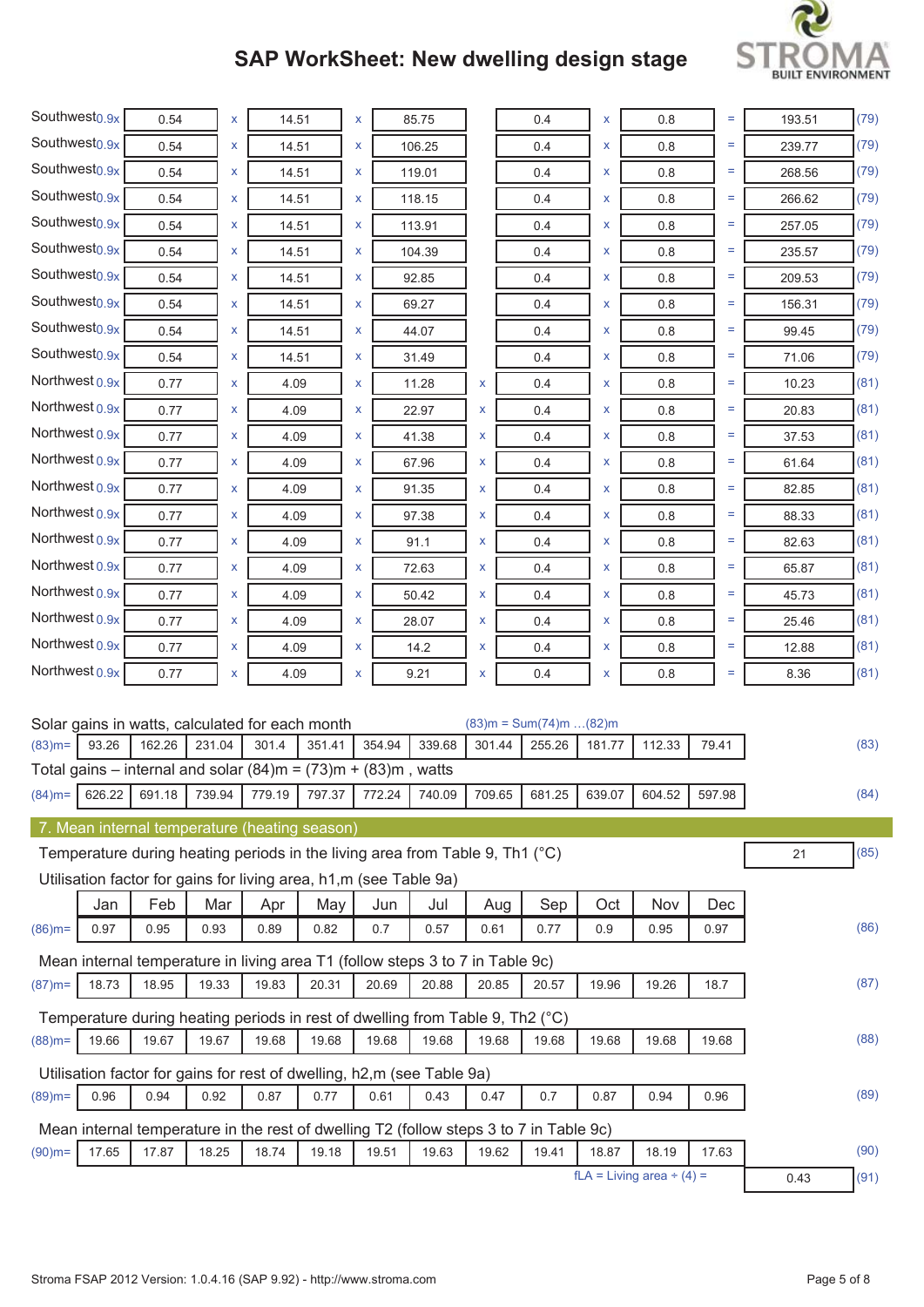

|            |                       |                                                                             |         |             |           | Mean internal temperature (for the whole dwelling) = $fLA \times T1 + (1 - fLA) \times T2$ |             |                       |                                                                                                                           |        |             |             |              |       |
|------------|-----------------------|-----------------------------------------------------------------------------|---------|-------------|-----------|--------------------------------------------------------------------------------------------|-------------|-----------------------|---------------------------------------------------------------------------------------------------------------------------|--------|-------------|-------------|--------------|-------|
| $(92)$ m=  | 18.12                 | 18.34                                                                       | 18.72   | 19.21       | 19.67     | 20.02                                                                                      | 20.17       | 20.15                 | 19.91                                                                                                                     | 19.34  | 18.65       | 18.09       |              | (92)  |
|            |                       |                                                                             |         |             |           |                                                                                            |             |                       | Apply adjustment to the mean internal temperature from Table 4e, where appropriate                                        |        |             |             |              |       |
| $(93)$ m=  | 17.97                 | 18.19                                                                       | 18.57   | 19.06       | 19.52     | 19.87                                                                                      | 20.02       | 20                    | 19.76                                                                                                                     | 19.19  | 18.5        | 17.94       |              | (93)  |
|            |                       | 8. Space heating requirement                                                |         |             |           |                                                                                            |             |                       |                                                                                                                           |        |             |             |              |       |
|            |                       | the utilisation factor for gains using Table 9a                             |         |             |           |                                                                                            |             |                       | Set Ti to the mean internal temperature obtained at step 11 of Table 9b, so that $Ti, m = (76)$ m and re-calculate        |        |             |             |              |       |
|            | Jan                   | Feb                                                                         | Mar     | Apr         | May       | Jun                                                                                        | Jul         | Aug                   | Sep                                                                                                                       | Oct    | Nov         | Dec         |              |       |
|            |                       | Utilisation factor for gains, hm:                                           |         |             |           |                                                                                            |             |                       |                                                                                                                           |        |             |             |              |       |
| $(94)$ m=  | 0.95                  | 0.93                                                                        | 0.9     | 0.85        | 0.76      | 0.63                                                                                       | 0.47        | 0.51                  | 0.7                                                                                                                       | 0.86   | 0.93        | 0.95        |              | (94)  |
|            |                       | Useful gains, hmGm, $W = (94)$ m x $(84)$ m                                 |         |             |           |                                                                                            |             |                       |                                                                                                                           |        |             |             |              |       |
| $(95)$ m=  | 592.41                | 642.36                                                                      | 667.05  | 662.53      | 609.04    | 483.7                                                                                      | 348.96      | 360.25                | 479.39                                                                                                                    | 548.32 | 559.81      | 568.91      |              | (95)  |
|            |                       | Monthly average external temperature from Table 8                           |         |             |           |                                                                                            |             |                       |                                                                                                                           |        |             |             |              |       |
| $(96)$ m=  | 4.3                   | 4.9                                                                         | 6.5     | 8.9         | 11.7      | 14.6                                                                                       | 16.6        | 16.4                  | 14.1                                                                                                                      | 10.6   | 7.1         | 4.2         |              | (96)  |
|            |                       |                                                                             |         |             |           |                                                                                            |             |                       | Heat loss rate for mean internal temperature, Lm, $W = [(39)m \times [(93)m - (96)m]$                                     |        |             |             |              |       |
| $(97)$ m=  |                       | 1550.64 1502.83                                                             | 1360.09 | 1137.61     | 875.87    | 589.92                                                                                     | 382.86      | 403.09                | 633.93                                                                                                                    | 961.56 | 1277.16     | 1538.87     |              | (97)  |
|            |                       |                                                                             |         |             |           |                                                                                            |             |                       | Space heating requirement for each month, kWh/month = $0.024 \times [(97) \text{m} - (95) \text{m}] \times (41) \text{m}$ |        |             |             |              |       |
| $(98)$ m=  | 712.92                | 578.24                                                                      | 515.62  | 342.06      | 198.52    | 0                                                                                          | 0           | 0                     | $\Omega$                                                                                                                  | 307.45 | 516.5       | 721.65      |              |       |
|            |                       |                                                                             |         |             |           |                                                                                            |             |                       | Total per year (kWh/year) = $Sum(98)_{15,912}$ =                                                                          |        |             |             | 3892.95      | (98)  |
|            |                       |                                                                             |         |             |           |                                                                                            |             |                       |                                                                                                                           |        |             |             |              |       |
|            |                       | Space heating requirement in kWh/m <sup>2</sup> /year                       |         |             |           |                                                                                            |             |                       |                                                                                                                           |        |             |             | 52.58        | (99)  |
|            |                       |                                                                             |         |             |           | 9a. Energy requirements – Individual heating systems including micro-CHP)                  |             |                       |                                                                                                                           |        |             |             |              |       |
|            | <b>Space heating:</b> |                                                                             |         |             |           |                                                                                            |             |                       |                                                                                                                           |        |             |             |              |       |
|            |                       |                                                                             |         |             |           | Fraction of space heat from secondary/supplementary system                                 |             |                       |                                                                                                                           |        |             |             | 0            | (201) |
|            |                       | Fraction of space heat from main system(s)                                  |         |             |           |                                                                                            |             | $(202) = 1 - (201) =$ |                                                                                                                           |        |             |             | $\mathbf{1}$ | (202) |
|            |                       | Fraction of total heating from main system 1                                |         |             |           |                                                                                            |             |                       | $(204) = (202) \times [1 - (203)] =$                                                                                      |        |             |             | $\mathbf{1}$ | (204) |
|            |                       | Efficiency of main space heating system 1                                   |         |             |           |                                                                                            |             |                       |                                                                                                                           |        |             |             | 90           | (206) |
|            |                       |                                                                             |         |             |           | Efficiency of secondary/supplementary heating system, %                                    |             |                       |                                                                                                                           |        |             |             | 0            | (208) |
|            |                       |                                                                             |         |             |           |                                                                                            |             |                       |                                                                                                                           |        |             |             |              |       |
|            | Jan                   | Feb                                                                         | Mar     | Apr         | May       | Jun                                                                                        | Jul         | Aug                   | Sep                                                                                                                       | Oct    | Nov         | Dec         | kWh/year     |       |
|            |                       | Space heating requirement (calculated above)                                |         |             |           |                                                                                            |             |                       |                                                                                                                           |        |             |             |              |       |
|            | 712.92                | 578.24                                                                      | 515.62  | 342.06      | 198.52    | $\mathsf 0$                                                                                | 0           | 0                     | 0                                                                                                                         | 307.45 | 516.5       | 721.65      |              |       |
|            |                       | $(211)$ m = {[(98)m x (204)] } x 100 ÷ (206)                                |         |             |           |                                                                                            |             |                       |                                                                                                                           |        |             |             |              | (211) |
|            | 792.13                | 642.49                                                                      | 572.91  | 380.07      | 220.57    | 0                                                                                          | 0           | 0                     | $\mathbf 0$                                                                                                               | 341.61 | 573.88      | 801.84      |              |       |
|            |                       |                                                                             |         |             |           |                                                                                            |             |                       | Total (kWh/year) = Sum(211) $_{15,1012}$ =                                                                                |        |             |             | 4325.5       | (211) |
|            |                       | Space heating fuel (secondary), kWh/month                                   |         |             |           |                                                                                            |             |                       |                                                                                                                           |        |             |             |              |       |
|            |                       | $= \{ [(98)m \times (201)] \} \times 100 \div (208)$                        |         |             |           |                                                                                            |             |                       |                                                                                                                           |        |             |             |              |       |
| $(215)$ m= | $\mathbf 0$           | 0                                                                           | 0       | $\mathsf 0$ | $\pmb{0}$ | $\pmb{0}$                                                                                  | $\mathbf 0$ | 0                     | $\mathbf 0$                                                                                                               | 0      | $\mathbf 0$ | $\mathbf 0$ |              |       |
|            |                       |                                                                             |         |             |           |                                                                                            |             |                       | Total (kWh/year) = Sum(215) $_{15,1012}$ =                                                                                |        |             |             | $\mathbf 0$  | (215) |
|            | <b>Water heating</b>  |                                                                             |         |             |           |                                                                                            |             |                       |                                                                                                                           |        |             |             |              |       |
|            |                       | Output from water heater (calculated above)                                 |         |             |           |                                                                                            |             |                       |                                                                                                                           |        |             |             |              |       |
|            | 182.26                | 160.39                                                                      | 167.89  | 149.74      | 146.18    | 129.82                                                                                     | 123.94      | 137.04                | 137.13                                                                                                                    | 155.32 | 165.2       | 177.62      |              |       |
|            |                       |                                                                             |         |             |           |                                                                                            |             |                       |                                                                                                                           |        |             |             |              |       |
|            |                       | Efficiency of water heater                                                  |         |             |           |                                                                                            |             |                       |                                                                                                                           |        |             |             | 86.7         | (216) |
| $(217)$ m= | 89.31                 | 89.26                                                                       | 89.17   | 88.97       | 88.57     | 86.7                                                                                       | 86.7        | 86.7                  | 86.7                                                                                                                      | 88.86  | 89.18       | 89.33       |              | (217) |
|            |                       |                                                                             |         |             |           |                                                                                            |             |                       |                                                                                                                           |        |             |             |              |       |
|            |                       | Fuel for water heating, kWh/month<br>$(219)$ m = $(64)$ m x 100 ÷ $(217)$ m |         |             |           |                                                                                            |             |                       |                                                                                                                           |        |             |             |              |       |
|            | $(219)$ m= 204.08     | 179.69                                                                      | 188.29  | 168.3       | 165.04    | 149.74                                                                                     | 142.95      | 158.06                | 158.16                                                                                                                    | 174.78 | 185.24      | 198.84      |              |       |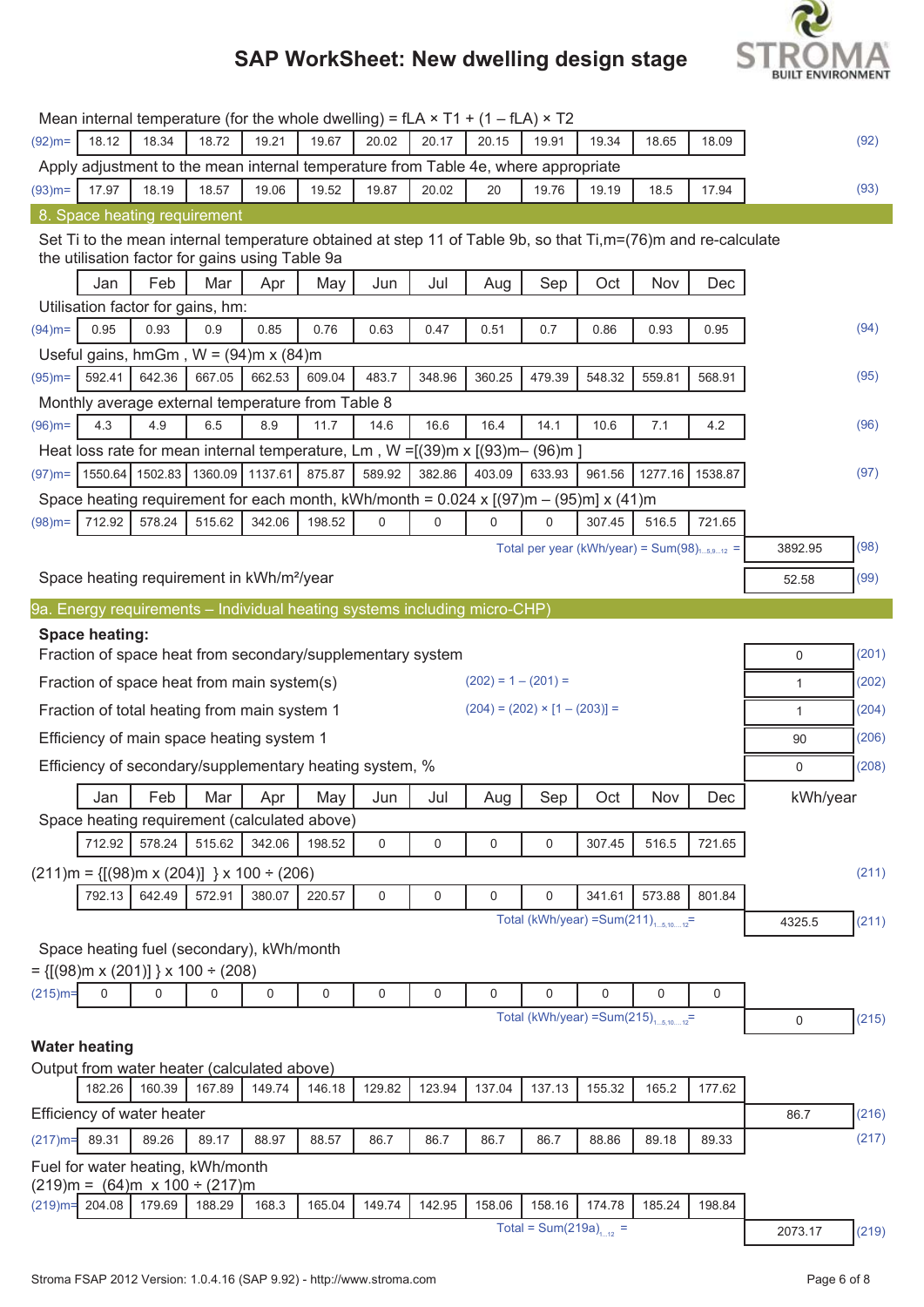

| <b>Annual totals</b>                                                                                                                           |                                            | kWh/year                             | kWh/year                             |
|------------------------------------------------------------------------------------------------------------------------------------------------|--------------------------------------------|--------------------------------------|--------------------------------------|
| Space heating fuel used, main system 1                                                                                                         |                                            |                                      | 4325.5                               |
| Water heating fuel used                                                                                                                        |                                            |                                      | 2073.17                              |
| Electricity for pumps, fans and electric keep-hot                                                                                              |                                            |                                      |                                      |
| mechanical ventilation - balanced, extract or positive input from outside                                                                      |                                            |                                      | (230a)<br>50.55                      |
| central heating pump:                                                                                                                          |                                            |                                      | (230c)<br>30                         |
| boiler with a fan-assisted flue                                                                                                                |                                            |                                      | (230e)<br>45                         |
| Total electricity for the above, kWh/year                                                                                                      |                                            | sum of $(230a)(230g) =$              | (231)<br>125.55                      |
| <b>Electricity for lighting</b>                                                                                                                |                                            |                                      | (232)<br>325.18                      |
| Electricity generated by PVs                                                                                                                   |                                            |                                      | (233)<br>$-745.28$                   |
| 10a. Fuel costs - individual heating systems:                                                                                                  |                                            |                                      |                                      |
|                                                                                                                                                | <b>Fuel</b><br>kWh/year                    | <b>Fuel Price</b><br>(Table 12)      | <b>Fuel Cost</b><br>£/year           |
| Space heating - main system 1                                                                                                                  | (211) x                                    | 3.48                                 | $x 0.01 =$<br>(240)<br>150.53        |
| Space heating - main system 2                                                                                                                  | (213) x                                    | $\mathbf 0$                          | $x 0.01 =$<br>(241)<br>$\mathbf 0$   |
| Space heating - secondary                                                                                                                      | $(215)$ x                                  | 13.19                                | $x 0.01 =$<br>(242)<br>0             |
| Water heating cost (other fuel)                                                                                                                | (219)                                      | 3.48                                 | $x 0.01 =$<br>(247)<br>72.15         |
| Pumps, fans and electric keep-hot                                                                                                              | (231)                                      | 13.19                                | $x 0.01 =$<br>(249)<br>16.56         |
| (if off-peak tariff, list each of (230a) to (230g) separately as applicable and apply fuel price according to Table 12a<br>Energy for lighting | (232)                                      | 13.19                                | $x 0.01 =$<br>(250)<br>42.89         |
| Additional standing charges (Table 12)                                                                                                         |                                            |                                      | (251)<br>120                         |
|                                                                                                                                                | one of (233) to (235) x)                   | 13.19                                | $x \ 0.01 =$<br>(252)<br>$\mathbf 0$ |
| Appendix Q items: repeat lines (253) and (254) as needed<br><b>Total energy cost</b>                                                           | $(245)(247) + (250)(254) =$                |                                      | (255)<br>402.13                      |
| 11a. SAP rating - individual heating systems                                                                                                   |                                            |                                      |                                      |
| Energy cost deflator (Table 12)                                                                                                                |                                            |                                      | (256)<br>0.42                        |
| Energy cost factor (ECF)                                                                                                                       | $[(255) \times (256)] \div [(4) + 45.0] =$ |                                      | (257)<br>1.42                        |
| <b>SAP rating (Section 12)</b>                                                                                                                 |                                            |                                      | (258)<br>80.21                       |
| 12a. CO2 emissions - Individual heating systems including micro-CHP                                                                            |                                            |                                      |                                      |
|                                                                                                                                                | <b>Energy</b><br>kWh/year                  | <b>Emission factor</b><br>kg CO2/kWh | <b>Emissions</b><br>kg CO2/year      |
| Space heating (main system 1)                                                                                                                  | (211) x                                    | Ξ<br>0.216                           | (261)<br>934.31                      |
| Space heating (secondary)                                                                                                                      | $(215)$ x                                  | Ξ<br>0.519                           | (263)<br>0                           |
| Water heating                                                                                                                                  | (219) x                                    | Ξ<br>0.216                           | (264)<br>447.8                       |
| Space and water heating                                                                                                                        | $(261) + (262) + (263) + (264) =$          |                                      | (265)<br>1382.11                     |
| Electricity for pumps, fans and electric keep-hot                                                                                              | (231) x                                    | Ξ<br>0.519                           | (267)<br>65.16                       |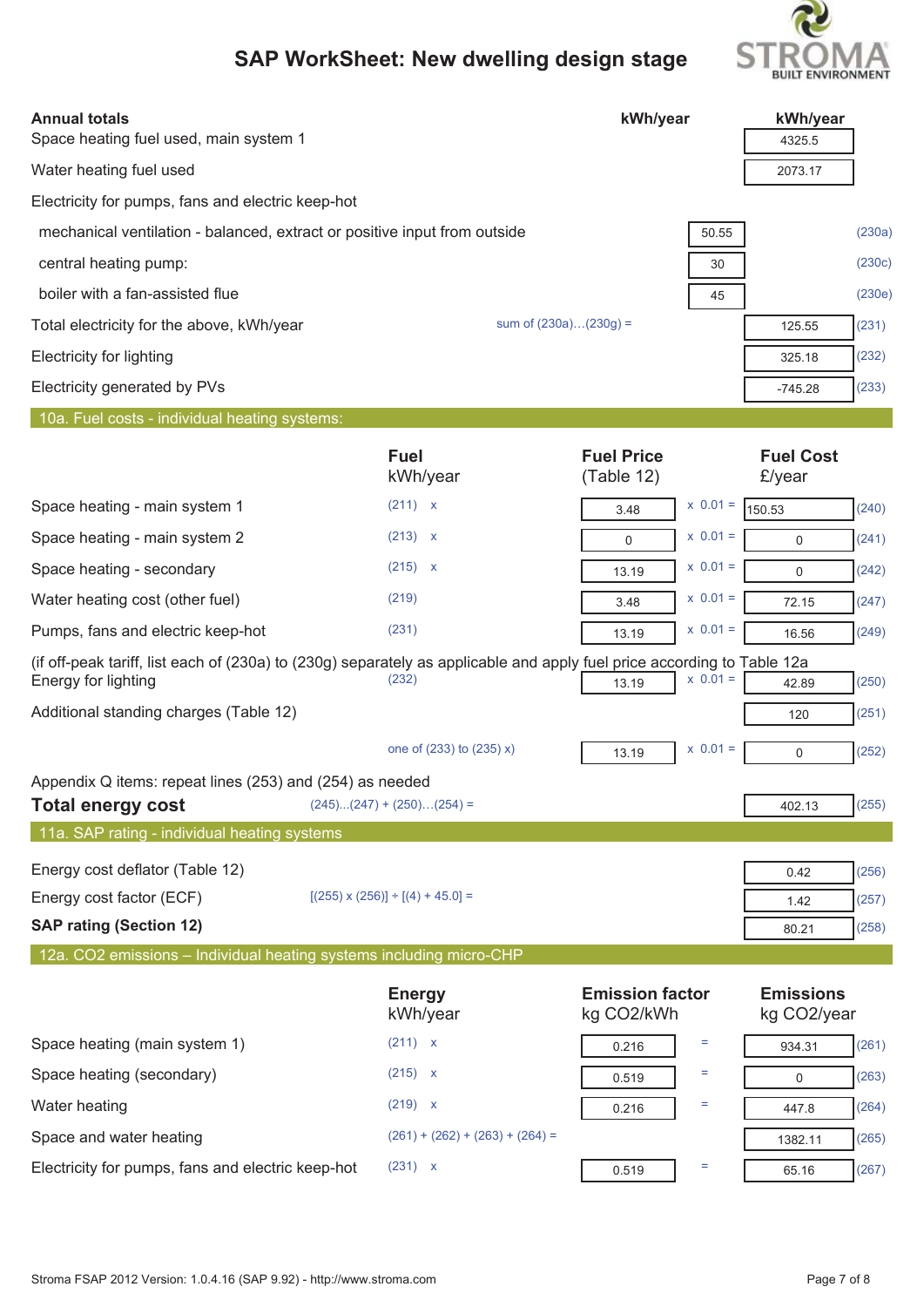

| <b>Electricity for lighting</b>                   | (232) x                           | 0.519                 | $\equiv$ | 168.77                | (268) |
|---------------------------------------------------|-----------------------------------|-----------------------|----------|-----------------------|-------|
| Energy saving/generation technologies<br>Item 1   |                                   | 0.519                 | $\equiv$ | $-386.8$              | (269) |
| Total CO2, kg/year                                |                                   | sum of $(265)(271) =$ |          | 1229.24               | (272) |
| CO2 emissions per m <sup>2</sup>                  |                                   | $(272) \div (4) =$    |          | 16.6                  | (273) |
| El rating (section 14)                            |                                   |                       |          | 86                    | (274) |
| 13a. Primary Energy                               |                                   |                       |          |                       |       |
|                                                   | <b>Energy</b><br>kWh/year         | Primary<br>factor     |          | P. Energy<br>kWh/year |       |
| Space heating (main system 1)                     | (211) x                           | 1.22                  | Ξ        | 5277.11               | (261) |
| Space heating (secondary)                         | $(215)$ x                         | 3.07                  | $\equiv$ | $\mathbf 0$           | (263) |
| Energy for water heating                          | (219) x                           | 1.22                  | $\equiv$ | 2529.26               | (264) |
| Space and water heating                           | $(261) + (262) + (263) + (264) =$ |                       |          | 7806.38               | (265) |
| Electricity for pumps, fans and electric keep-hot | (231) x                           | 3.07                  | Ξ        | 385.45                | (267) |
| <b>Electricity for lighting</b>                   | (232) x                           | $\mathbf 0$           | $\equiv$ | 998.3                 | (268) |
| Energy saving/generation technologies<br>Item 1   |                                   | 3.07                  | Ξ        | $-2288.02$            | (269) |
| 'Total Primary Energy                             |                                   | sum of $(265)(271) =$ |          | 6902.1                | (272) |
| Primary energy kWh/m <sup>2</sup> /year           |                                   | $(272) \div (4) =$    |          | 93.22                 | (273) |